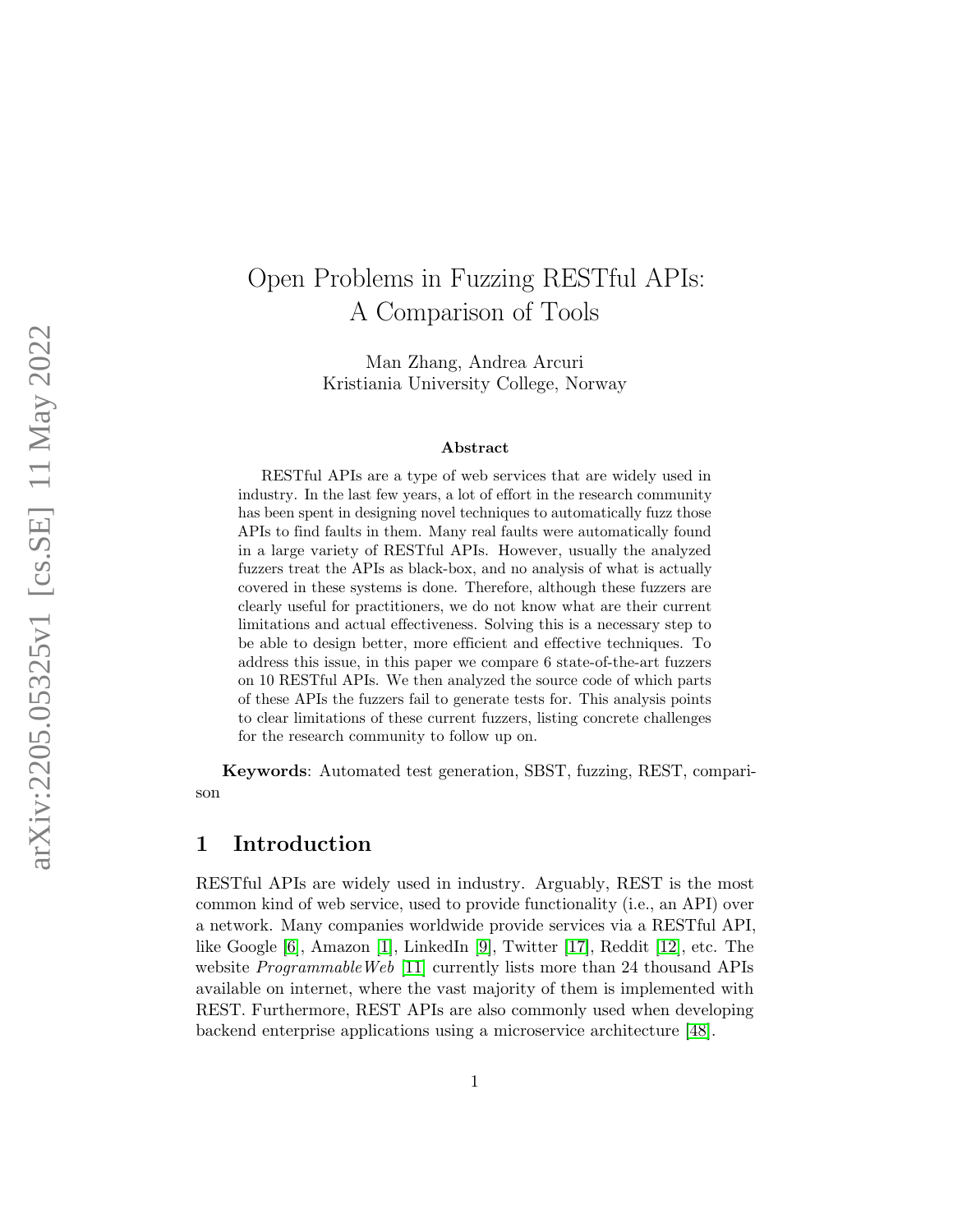Due to their wide use in industry, in recent years there has been a large interest in the research community to design novel techniques to automatically test this kind of applications (e.g., [\[41,](#page-28-0) [21,](#page-26-3) [44,](#page-28-1) [51,](#page-29-1) [31,](#page-27-0) [50\]](#page-29-2)). Compared to other kinds of applications (e.g., data parsers) and type of testing (e.g., unit testing), system testing of RESTful APIs has some unique challenges, like dealing with network communications (e.g., HTTP over TCP) and with accesses to databases (e.g., Postgres and MySQL).

In the literature, different techniques have been proposed, which have been able to automatically find many faults in existing APIs (e.g., [\[41,](#page-28-0) [21,](#page-26-3) [44,](#page-28-1) [51,](#page-29-1) [31,](#page-27-0) [50\]](#page-29-2)). However, so far, most of the investigated techniques are black-box, applied on remote web services on the internet. Although those fuzzers have been useful to detect several faults, it is unclear how effective they truly are at testing these APIs. For example, most studies do not report any form of code coverage, as the system under tests (SUTs) are typically remote black-boxes with no access to their source code. For example, it can be possible that most found faults are simply in the first layer of input validation of these SUTs, with little-to-no code of their businesses logic executed. Without an in-depth analysis of which parts of the SUT code is not exercised by these fuzzers, it is not possible to understand their limitations. This hinders further research development for novel techniques to achieve better results.

To address these issues, in this paper we compare six state-of-the-art fuzzers, namely (in alphabetic order) bBOXRT [\[41\]](#page-28-0), EvoMaster [\[21\]](#page-26-3), RESTEST [\[44\]](#page-28-1), RESTCT [\[51\]](#page-29-1), RESTLER [\[31\]](#page-27-0) and RESTTESTGEN [\[50\]](#page-29-2). We applied them on 10 open-source RESTful APIs running on the JVM, for which we collected line coverage metrics using JaCoCo [\[8\]](#page-25-3).

This large set of experiments (which takes roughly 30 days if run in sequence) enables us to analyze in details what are the current limitations of the state-of-the-art in fuzzing RESTful APIs. These tools achieve different degrees of code coverage, but there are still many issues that need to be addressed to achieve better results. These include for example how to deal with underspecified schemas, and how to deal with interactions with external services.

In this paper, we provide the following novel research contributions:

- We carried out the largest to date empirical comparison of fuzzers for RESTful APIs.
- Instead of using black-box metrics, we report actual coverage results on the employed APIs.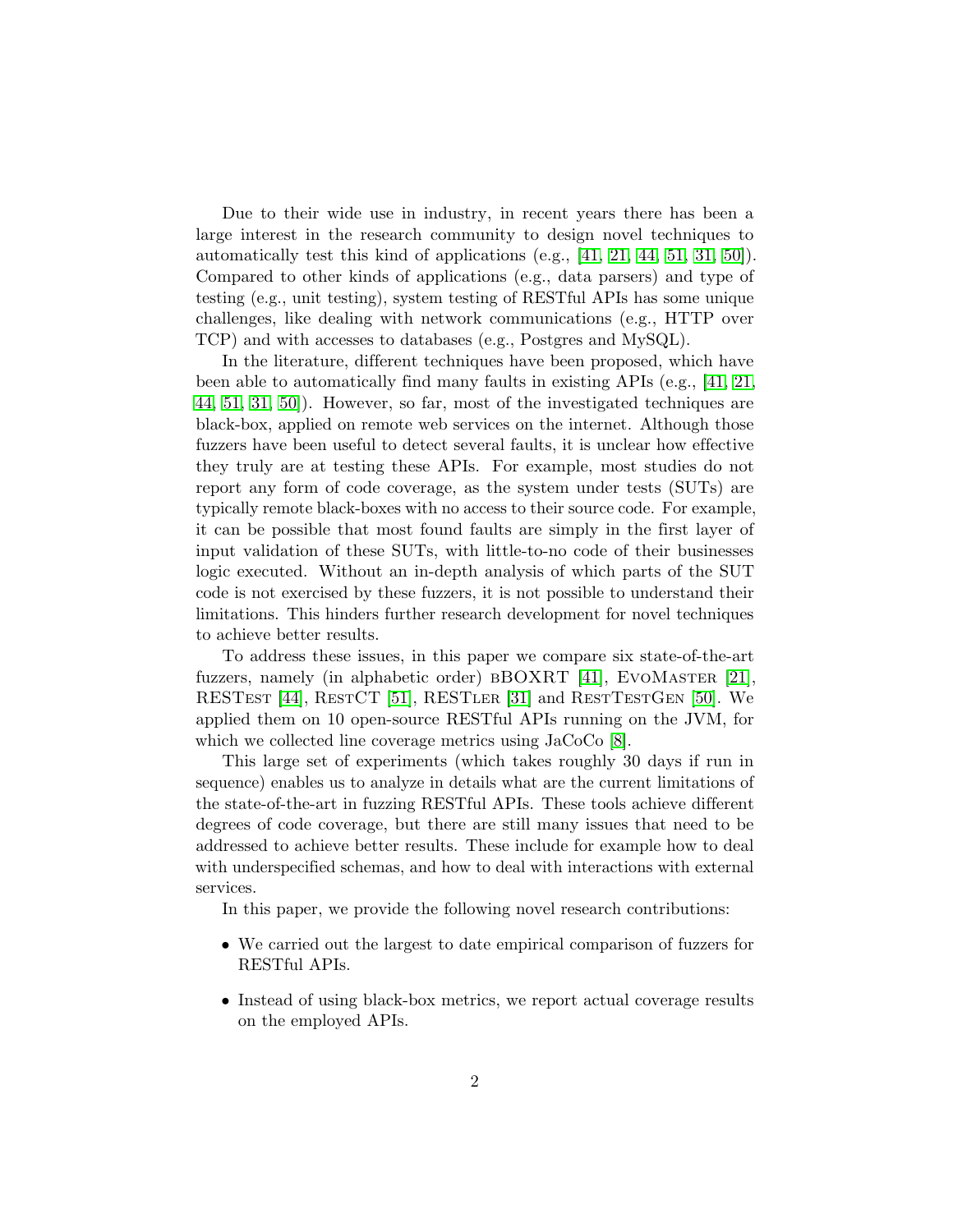• We provide in-depth analyses of the current challenges in this testing domain.

### 2 Background: Used Tools

In this paper, we compare six different fuzzers for RESTful APIs, namely bBOXRT, EvoMaster, RESTest, RestCT, RESTler and RestTest-Gen. Here in this section they are briefly described, in alphabetic order. For the tool comparisons, we used their latest released versions, as per February 2022.

To the best of our knowledge, this selection represents the current stateof-the-art in fuzzing RESTful APIs, as those are the most used, most popular (e.g., number of stars and download stats from GitHub) and cited work in the literature. For example, some tools in the literature like QuickRest [\[40\]](#page-28-2) do not seem available online, whereas others like ApiTester [\[36\]](#page-28-3) have no documentation and have not been updated in years [\[2\]](#page-25-4). So, no comparison seems possible with these other tools.

All these tools require a OpenAPI/Swagger [\[10\]](#page-25-5) schema to operate. Based on such a schema, these tools send syntactically valid HTTP requests, using different strategies (e.g., random and search-based) to choose how to create the input data (e.g., query parameters and JSON body payloads).

bBOXRT [\[41\]](#page-28-0) aims at black-box robustness testing of RESTful APIs. The tool is written in Java, and its source code is available online on the authors' institute pages [\[3\]](#page-25-6), since 2020. We could not find any released version, so we used the latest version on its Git master branch (commit 7c894247).

EvoMaster [\[21,](#page-26-3) [22,](#page-26-4) [23,](#page-26-5) [26,](#page-27-1) [24,](#page-26-6) [29,](#page-27-2) [55,](#page-29-3) [54,](#page-29-4) [28\]](#page-27-3) is a search-based tool that uses evolutionary computation to generate test cases for RESTful APIs. It supports both black-box and white-box testing [\[24\]](#page-26-6) (but this latter only for programs running on the JVM). The tool is written in Kotlin, and opensourced on GitHub [\[4\]](#page-25-7), since 2016. For this study, we used version 1.4.0. We are the authors of this tool.

RESTest [\[44,](#page-28-1) [45,](#page-28-4) [43,](#page-28-5) [46,](#page-29-5) [49\]](#page-29-6) is black-box testing tool, open-sourced on GitHub [\[14\]](#page-26-7), since 2018. One of the main features of this tool is the ability to analyze inter-dependencies among input parameters. The tool is written in Java. We used its 1.2.0 version.

RESTCT [\[51\]](#page-29-1) uses Combinatorial Testing for black-box testing of RESTful APIs. It is open-sourced on GitHub [\[13\]](#page-26-8), since 2022. The tool is written in Python. We used its 1.0 version.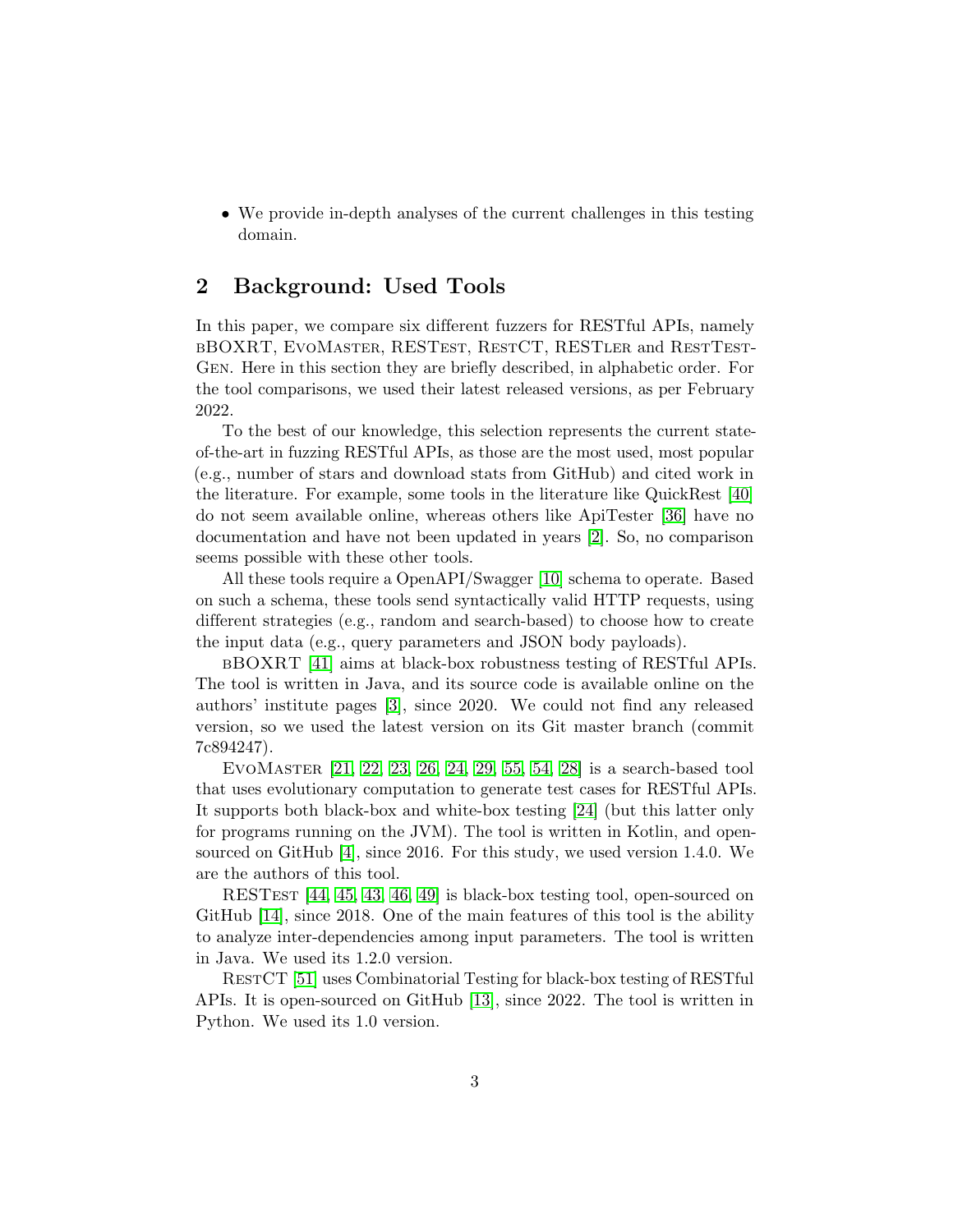RESTler [\[31,](#page-27-0) [32,](#page-27-4) [38,](#page-28-6) [37\]](#page-28-7) is a black-box fuzzer for RESTful APIs. It is open-sourced on GitHub [\[15\]](#page-26-9), since 2020. The tool is written in Python and F#. It does not have any published release, although its Git repository has tagged commits. We use the version of the repository with the latest tag v8.3.0.

RestTestGen [\[50,](#page-29-2) [35\]](#page-27-5) is another black-box fuzzer for RESTful APIs. It is written in Java, but the original versions used in [\[50,](#page-29-2) [35\]](#page-27-5) are not opensource. Since late 2021, a new rewrite of the tool as open-source seems underway. However, there is no documentation nor release for this new beta version at the time of this writing [\[16\]](#page-26-10). Therefore, for this study we used the version of the replication package for [\[35\]](#page-27-5), which is published on Zenodo [\[34\]](#page-27-6).

### 3 Related Work

To achieve better results (e.g., higher code coverage and fault detection), we need to understand what are the limitations of current testing techniques. Throughout the years, different studies have been carried out to provide this insight, like for example studying the limitations of Dynamic Symbolic Execution (DSE) [\[53,](#page-29-7) [52\]](#page-29-8) and Search-Based Software Testing (SBST) for unit testing [\[20,](#page-26-11) [39,](#page-28-8) [19\]](#page-26-12). However, to the best of our knowledge, no work has been carried out to study what are the limitations of fuzzing RESTful APIs (most work is for black-box testing, where achieved code coverage is usually not reported, and no analysis of what was not covered is carried out).

Regarding tool comparisons for fuzzing RESTful APIs, there has been some work in the literature. For example, the authors of RESTTESTGEN compared four black-box tools (RESTTESTGEN, RESTLER, BBOXRT and RESTest) on 14 APIs [\[33\]](#page-27-7). These APIs are written in different languages  $(e.g., Java, C#, PHP, JavaScript and Go), with the largest having up$ to 24044 lines of code. However, no code coverage was reported. From this comparison, RESTTESTGEN seems the most effective tool, whereas RESTler is the most robust (i.e., could be used on more APIs without crashing).

The authors of RESTEST and EVOMASTER compared the two tools [\[42\]](#page-28-9), aiming at studying the tradeoffs between black-box and white-box testing. For example, they studied the impact on performance of using ''custom generators'', with test data provided by the users.

The authors of RESTCT, when they introduced their tool [\[51\]](#page-29-1), compared it with RESTler on 11 APIs coming from two projects (i.e., GitLab and Bing Maps), showing better results for RESTCT.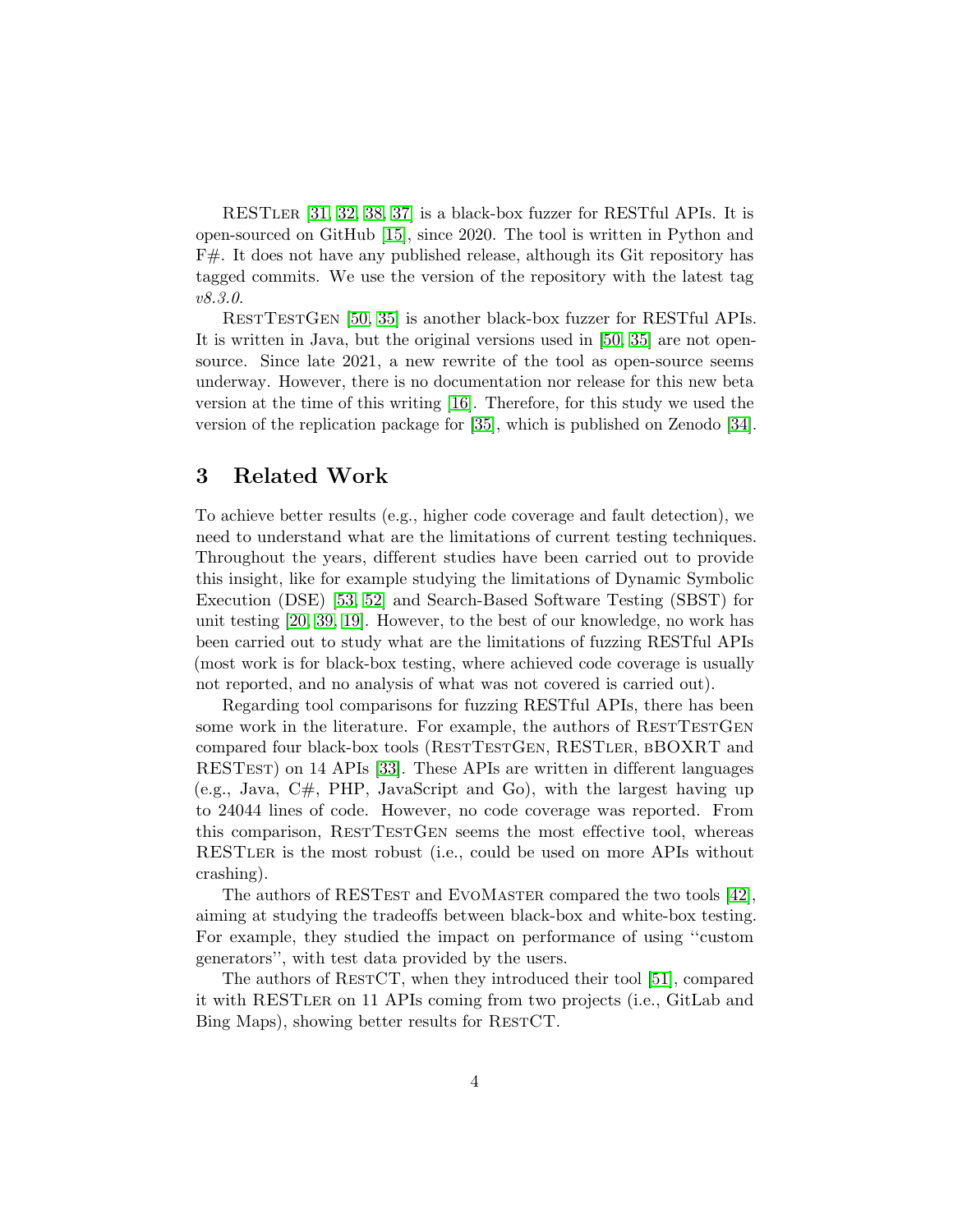In previous work, we compared EVOMASTER's black-box and white-box mode on 8 SUTs [\[24\]](#page-26-6), 7 open-source and 1 industrial, showing better results for its white-box mode. The SUTs used in this paper are a super-set of the open-source SUTs used in [\[24\]](#page-26-6) (i.e., we used the same 7 SUTs plus another 3).

### 4 Empirical Analysis

In this paper, we aim at answering the following research questions:

- RQ1: How do the six compared black-box fuzzers fare in terms of line coverage?
- RQ2: What line coverage results are obtained with white-box fuzzing?
- RQ3: What are the main challenges currently hindering the results?

#### <span id="page-4-0"></span>4.1 Case Study

| $\operatorname{SUT}$    | Files | File LOCs | JaCoCo LOCs |
|-------------------------|-------|-----------|-------------|
| catwatch                | 106   | 9636      | 1835        |
| <i>features-service</i> | 39    | 2275      | 457         |
| languagetool            | 1385  | 174781    | 45445       |
| <i>ocvn-rest</i>        | 526   | 45521     | 6868        |
| proxyprint              | 73    | 8338      | 2958        |
| $rest-ncs$              | 9     | 605       | 275         |
| $rest-news$             | 11    | 857       | 144         |
| $rest-scs$              | 13    | 862       | 295         |
| restcountries           | 24    | 1977      | 543         |
| scout-api               | 93    | 9736      | 2673        |
| Total                   | 2279  | 254588    | 61493       |

Table 1: Statistics on 10 RESTful APIs from EMB [\[5\]](#page-25-8).

To carry out experiments in this paper, we used a collection of 10 RESTful APIs. As we need to measure code coverage and analyze the source code to check which parts are not covered, we needed open-source APIs that we could run on a local machine. Furthermore, to simplify the collection of code coverage results, it is easier to use APIs written in the same programming language (e.g., Java), as each programming language would need to configure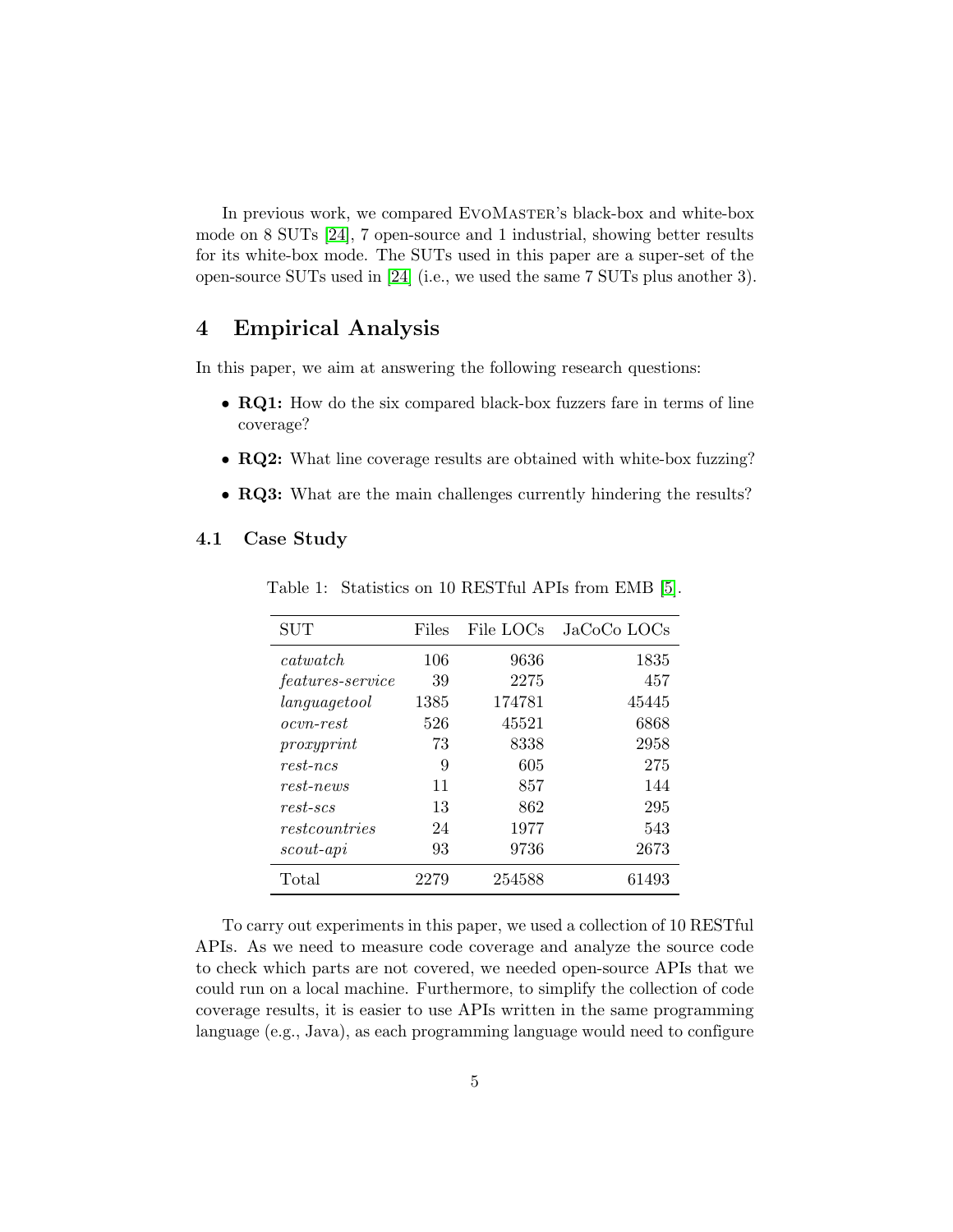its own code-coverage tool to analyze the test results. Considering that we wanted to do comparisons also with white-box testing, which currently only EvoMaster supports, and that requires some manual configurations (e.g., to set up bytecode instrumentation for the white-box heuristics), we decided to use the same case study that we maintain for EvoMaster. In particular, we maintain a repository of RESTful APIs called EMB [\[5\]](#page-25-8), which is stored as well on Zenodo [\[30\]](#page-27-8). Table [1](#page-4-0) shows the statistics of these 10 APIs. They are all written in Java, apart from rest-news, which is written in Kotlin. For each SUT, we report the number of total source files (i.e., ending in either .java or .kt), and their number of lines (LOCs). As these include as well import statements, empty lines, comments and tests, we also report the number of actual line targets for code coverage (measured with the tool  $Jac_0Co[8]$  $Jac_0Co[8]$ .

#### <span id="page-5-0"></span>4.2 Black-Box Testing Experiments

For each SUT, we created Bash scripts to start them, including any needed dependency (e.g., as ocvn-rest uses a MongoDB database, this is automatically started with Docker). Each SUT is started with JaCoCo instrumentation, to be able to collect code coverage results at the end of each tool execution.

Each of the 6 compared tools was run on each of the 10 SUTs, repeated for 10 times to keep into account the randomness of these tools. This results in a total of  $6 \times 10 \times 10 = 600$  Bash scripts. Each script starts a SUT as a background process, and then one of the tools. Each script runs the SUT on a different TCP port, to enable running any of these scripts in parallel on the same machine.

The code coverage is computed based on all the HTTP calls done during the fuzzing process, and not on the output of the generated test files (if any). This was done for several reasons: not all tools generate test cases in JUnit format, the generated tests might not compile (i.e., bugs in the tools), and setting up the compilation of the tests and running them for collecting coverage would be quite challenging to automate (as each tool behave differently). This also means that, if a tool crashes, we are still measuring what code coverage it achieves. If a tool crashes immediately at startup (e.g., due to failures in parsing the OpenAPI/Swagger schemas), we are still measuring the code coverage achieved by the booting up of the SUT.

In each script, each tool was run for 1 hour, for a total of 600 hours, i.e., 25 days of computation efforts. The experiments were run on a Windows 10 machine with a processor Intel(R)  $Xeon(R)$ , 2.40GHz, 24 Cores with 192G of RAM. Note: the choice of the runtime for each experiment might impact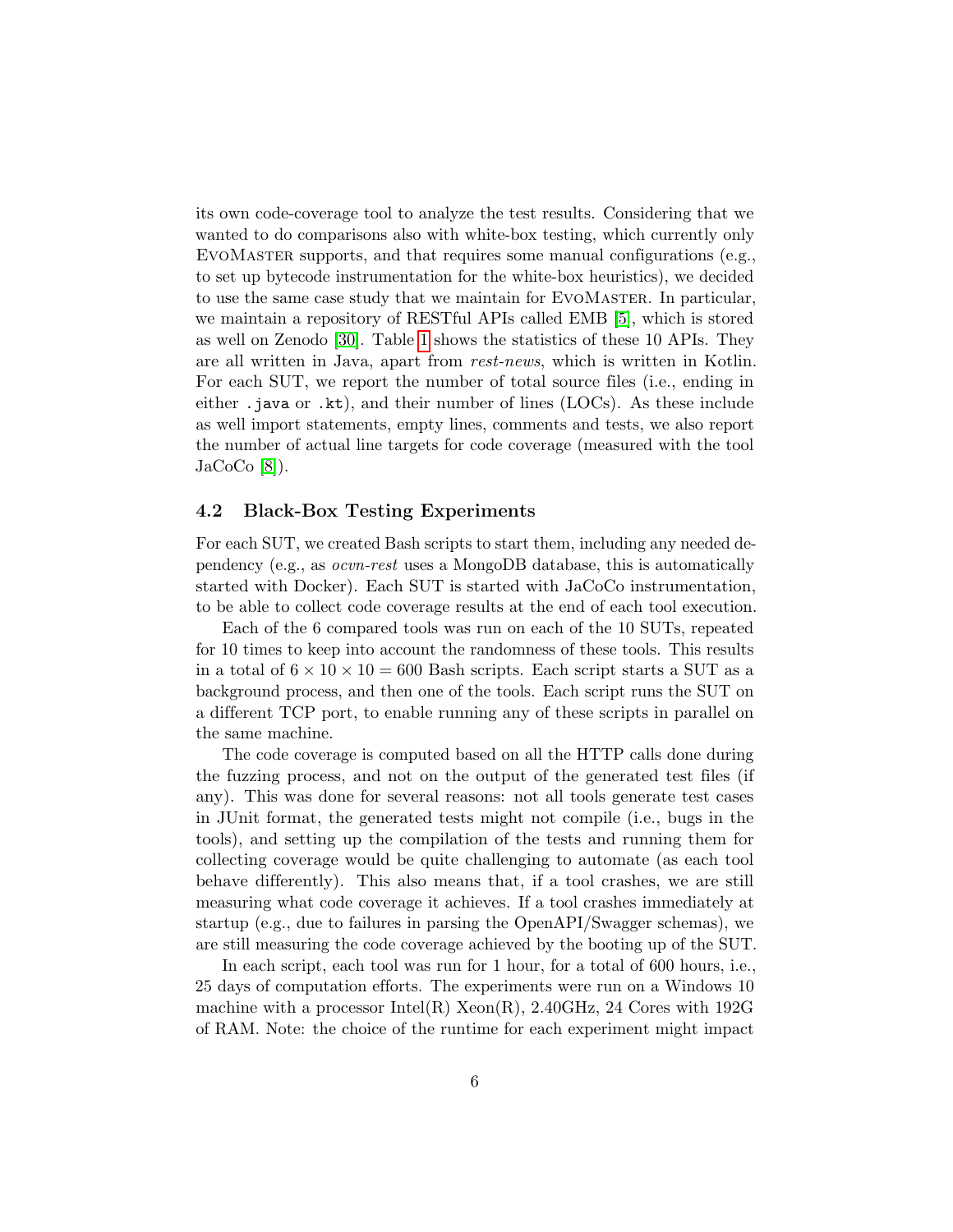the results of the comparisons. The choice of 1 hour is technically arbitrary, but based on what practitioners might want to use these fuzzers in practice, and also not too long to make running all these experiments unviable in reasonable time.

To compare these tools, we use the line coverage reported by JaCoCo as metric. Another important metric would be fault detection. However, how to compute fault detection in unbiased way, applicable for all compared tools, is far from trivial. Each tool can self-report how many faults they find, but how such fault numbers are calculated might be very different from tool to tool, making any comparison nearly meaningless. Manually checking (possibly tens of) thousands of test cases is not a viable option either. Therefore, for this type of experiments line coverage was the most suitable metric for the comparisons.

Regarding experiment setup, as a black-box testing tool for fuzzing REST APIs, all tools are required to configure where the schema of the API is located. In all these SUTs used in our case study, the schemas are provided by the SUTs directly via an HTTP endpoint. But, we found that most of the tools do not support to fetch the schema with a given URL, such as <http://localhost:8080/v2/api-docs>. To conduct the experiments with these tools, after the SUT starts, we developed a Bash script which manages to fetch the schema and download it to the local file system, and then configure a file-path for the tools to specify where the schema can be accessed.

Regarding additional setups to execute the tools, EVOMASTER and RestCT were the simplest to configure, as they require only one setup step, as all of their options can be specified with command-line arguments. However, RESTCT currently does not work directly on Windows. So, for these experiments, we simply ran it via the Windows Subsystem for Linux (WSL). RESTler and RestTestGen require multiple setup steps, e.g., RESTler needs to generate grammar files first, and then employ such grammars for fuzzing. However, with their online available documentation, we could write scripts about how to setup these tools (i.e., Python scripts for RESTLER and Bash scripts for RESTESTGEN). For RESTEST, it requires a pre-step to generate a test configuration in order to employ the tool, and such generation could be performed automatically by a utility CreateTestConf provided by the tool. In order to use bBOXRT, a Java class file is required to load and set up the API specification. At the time of writing this paper, there does not exist specific documentation about how to specify such Java class. However, in its open-source repository, there exist many examples that helped us to create these Java classes for the SUTs in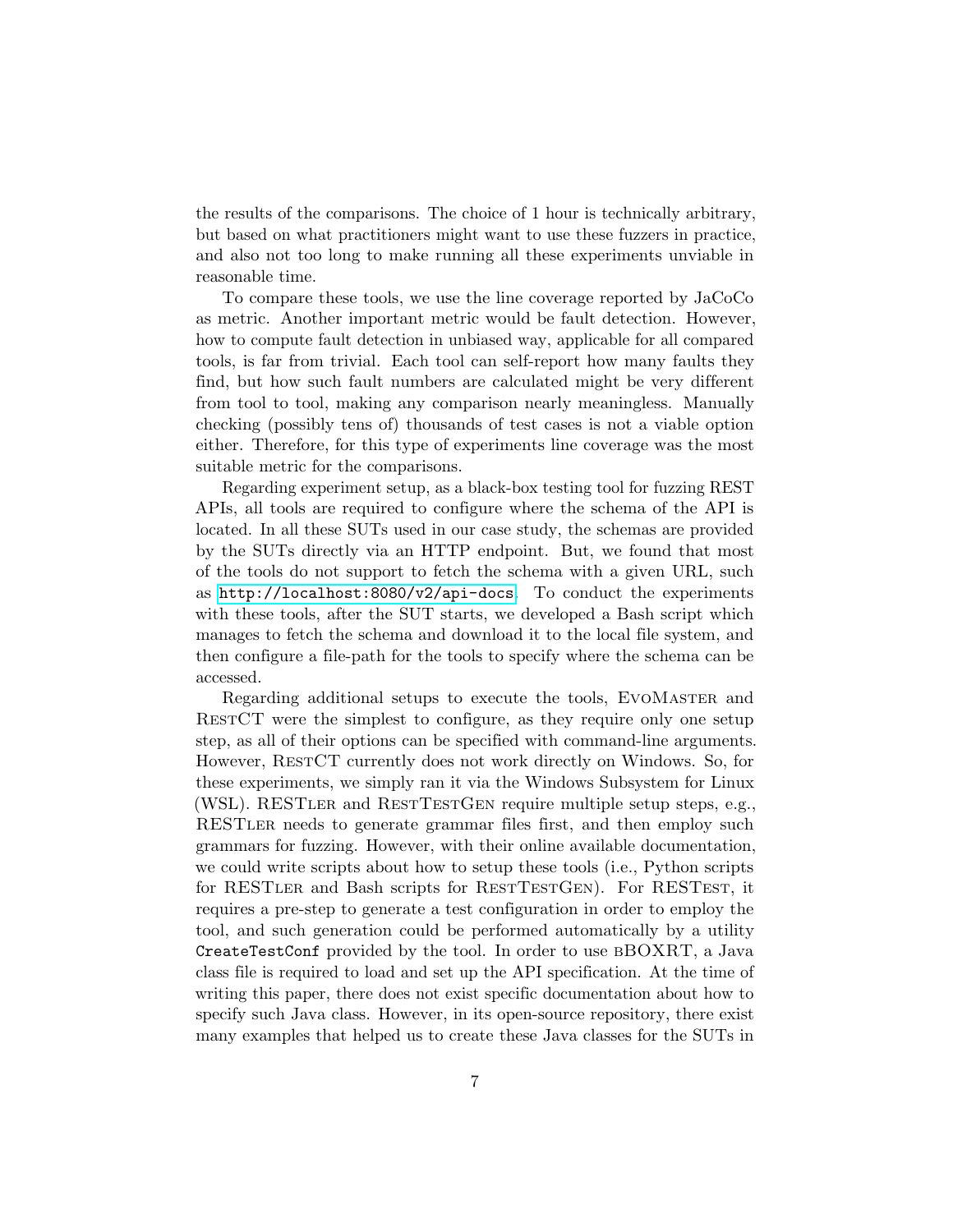our case study. Note that, for these experiments in this paper, all the above setups were performed automatically with our Bash scripts.

The first time we ran the experiments, we could collect results only for EvoMaster and RESTler. All the other tools failed to make any HTTP calls. This was due for example to mismatched schema format, or missing/misconfigured info in the schemas. More specifically, BBOXRT only allows a schema with YAML format. In the SUTs used in this study, there is only one specified with YAML (i.e., restcountries) out of the 10 schemas (the remaining ones use JSON). RESTEST and RESTTESTGEN need the schemes tag (e.g., http or https) info in the OpenAPI/Swagger schema. But since the schemes tag is not mandatory, such info might not be always available in the schema. For example, only two (i.e., features-service and restcountries) out of the 10 SUTs have such info specified in their schemas. In addition, to create HTTP requests, RESTCT, RESTEST and RESTTESTGEN require info specified in host (for schema version 2) and servers (for schema version 3), but such info (typically related to TCP port numbers) might not be fully correct (e.g., the host and TCP port might refer to the production settings of the API, and not reflecting when the API is running on the local host on an ephemeral port for testing purposes). Those three tools do not seem to provide ways to override such info. For instance, in 10 SUTs, three SUTs (i.e., features-service, languagetool and restcountries) are specified with a hard-coded TCP port, and in one SUT (i.e., scout-api) the TCP port is unspecified. To avoid these issues in accessing the SUTs, we developed a utility using swagger-parser library that facilities converting schemas from JSON format to YAML format, adding missing schemes info, and correcting/adding host and servers info in the schemas.

Once these changes in the schemas were applied, we repeated the experiments, to collect data from all the six tools. Ideally, these issues should be handled directly by the tools. But as they are rather minor and only required changes in the OpenAPI/Swagger schemas, we decided to address them, to be able to collect data from all the six tools and not just from EVOMASTER and RESTLER.

In addition, we needed to configure authentication info for three APIs, namely proxyprint, scout-api and ocvn-rest. For proxyprint and scout-api, they need *static* tokens sent via HTTP headers. This was easy to setup in RESTCT and EVOMASTER, just by calling these tools with a  $-\text{header}$ input parameter. RESTEST required to rewrite the test configuration file by appending authentication configuration. RESTler required to write some script configurations. bBOXRT has no documentation to setup authentication, but we managed to setup it up by studying the examples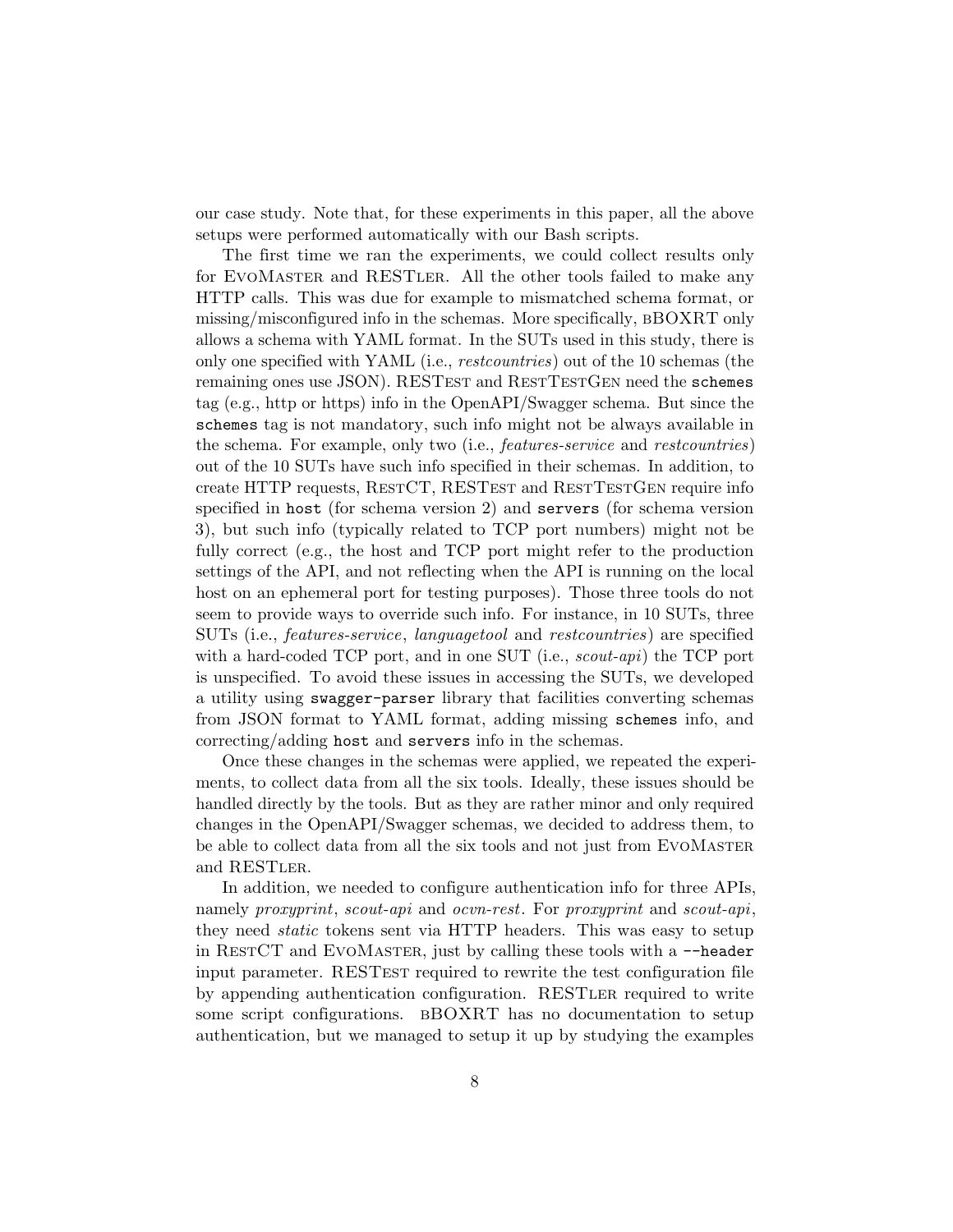it provides in its repository. For RESTTESTGEN, we could not find any documentation nor example to setup authentication info for it.

Regarding ocvn-rest, for authentication, it requires to make a POST call to a form-login endpoint, and then use the received cookie in all following HTTP requests. Out of the six compared tools, it seems only RESTLER and bBOXRT could directly support this kind of authentication. Given the provided documentation, we did not manage to configure it, as it requires to write Python scrips (e.g., for RESTler) to manually make such HTTP login calls. Technically, by writing manual scripts, it could be possible to use EVOMASTER and RESTCT as well, by passing the obtained cookie with --header option or the test configuration file. As doing all this was rather cumbersome, and considering that for this API the authentication is needed only for admin endpoints, we decided to do not spend significant time in trying to setup this kind dynamic authentication tokens.

<span id="page-8-0"></span>Table 2: Experiment results of the six black-box fuzzers on the 10 RESTful APIs. For each tool we report the average line coverage, as well as its [min,max] values out of the 10 runs. Each tool also has a (rank) based on its performance on each SUT. For each SUT, the results of the best tools  $(e.g., rank (1))$  are in bold.

| <b>SUT</b>       | <b>BBOXRT</b>              | <b>EVOMASTER</b>           | <b>RESTCT</b>                 | RESTLER                       | <b>RESTEST</b>                | <b>RESTTESTGEN</b>            |
|------------------|----------------------------|----------------------------|-------------------------------|-------------------------------|-------------------------------|-------------------------------|
| catwatch         | $31.6$ [29.3, 38.5] (3)    | $35.1$ [ $28.7,37.5$ ] (1) | $9.7$ [ $9.7.9.7$ ] (6)       | $28.9$ [27.5, 29.6] (4)       | $19.2$ [14.9,26.8] (5)        | $32.1$ [30.8, 35.9] (2)       |
| features-service | $35.7$ [ $35.7,35.7$ ] (2) | 59.1 $[58.4, 61.7]$ (1)    | $21.0$ [ $21.0, 21.0$ ] (4.5) | $21.0$ [ $21.0, 21.0$ ] (4.5) | $21.0$ [ $21.0, 21.0$ ] (4.5) | $21.0$ [ $21.0, 21.0$ ] (4.5) |
| language tool    | $1.7$ [1.7,1.7] (5)        | $30.7$ [23.4, 33.9] (1)    | $1.5$ [1.5,1.5] (6)           | $1.9$ [1.9,1.9] (4)           | $2.5$ [ $2.5, 2.5$ ] (2)      | $1.9$ [1.9,1.9] (3)           |
| $ocvn-rest$      | $10.1$ [10.1, 10.1] (5)    | $27.5$ [27.5, 27.7] (1)    | $10.1$ [10.1, 10.1] (5)       | $10.1$ [10.1, 10.1] (5)       | $10.1$ [10.1, 10.3] (3)       | $27.2$ [ $27.2, 27.5$ ] (2)   |
| proxyprint       | $4.2$ [4.2,4.2] (4)        | $33.6$ [ $32.3,35.0$ ] (1) | $4.2$ [4.2,4.2] (4)           | $4.2$ [4.2,4.2] (4)           | $4.2$ [4.2, 4.2] (4)          | $4.2$ [4.2,4.2] (4)           |
| $rest-ncs$       | $54.1$ [49.8,56.0] (4)     | $64.4$ [64.4,64.7] (2)     | 66.9 $[44.7,85.1]$ (1)        | $40.7$ [40.7, 40.7] (5)       | $5.1$ [5.1,5.1] (6)           | $54.9$ [49.1,61.8] (3)        |
| $rest-news$      | $35.4$ [34.0,36.8] (4)     | 69.4 [69.4,69.4] $(1)$     | $13.9$ [13.9, 13.9] (5.5)     | 44.4 $[44.4, 44.4]$ (2)       | $13.9$ [13.9, 13.9] (5.5)     | $39.0$ [38.9,39.6] (3)        |
| $rest-scs$       | $60.5$ [59.7,61.0] (3)     | 66.5 [64.1,67.8] $(1)$     | $20.2$ [9.8, 40.3] (6)        | $58.3$ [ $58.3.58.3$ ] (4)    | 61.7 [61.4, 62.4] $(2)$       | $56.5$ [55.9, 57.3] (5)       |
| restcountries    | $65.7$ [63.4,69.6] (3)     | $76.1$ [76.1,76.1] (1)     | $3.5$ [ $3.5,3.5$ ] (6)       | $50.6$ [50.6,50.6] (5)        | $72.1$ [70.7, 73.5] (2)       | 58.0 $[54.7,65.2]$ (4)        |
| $scout-api$      | $18.1$ [18.1, 18.1] (3)    | $36.1$ [ $33.1,39.7$ ] (1) | $12.0$ [12.0,12.0] (5)        | $25.7$ [ $25.7, 25.7$ ] (2)   | $12.0$ [12.0,12.0] (5)        | $12.0$ [12.0,12.0] (5)        |
| Average          | 31.7(3.6)                  | 49.9(1.1)                  | 16.3(4.9)                     | 28.6(4.0)                     | 22.2(3.9)                     | 30.7(3.5)                     |

Table [2](#page-8-0) shows the results of these experiments. For each tool, we report the average line coverage, as well as the min and max values out of the 10 runs. Each tool is then ranked (1 to 6) based on their average performance on each SUT (where 1 is the best rank).

From these results we can infer few interesting observations. Regarding the ranking, EvoMaster seems the best black-box fuzzer (best in 9 out of 10 SUTs, with an average coverage of 49.9%, which is 18.2% higher then the second-best tool), followed by BBOXRT and RESTTESTGEN with similar performance, then RESTLER, RESTEST and finally RESTCT. These results confirm a previous study [\[33\]](#page-27-7) showing that RESTTESTGEN gives better results than RESTler and RESTest, but not another study that showed RESTCT is better than RESTLER [\[51\]](#page-29-1).

Even if EVOMASTER seems the best tool on this case study, each tool has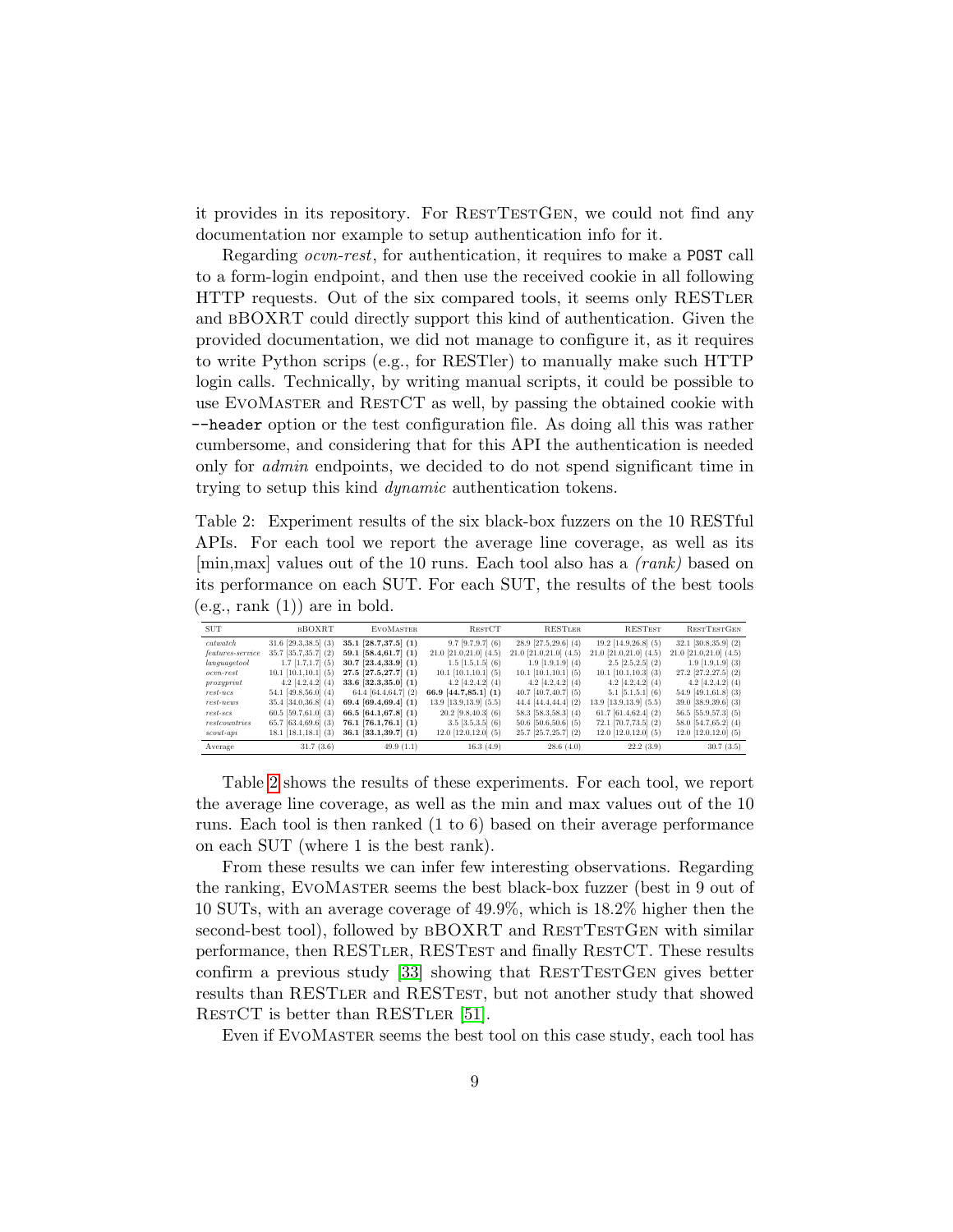its own strengths. Each tool is at least the second-best (i.e., rank 2) on at least one SUT: BBOXRT is the second-best on *features-service*; RESTLER is the second-best on rest-news and scout-api; RESTEST is the second-best on *languagetool, rest-scs* and *restcountries*; RESTTESTGEN is the secondbest on *catwatch* and *ocvn-rest*. Even if RESTCT gives the worst results on average (average coverage 16.3% with average rank 4.9), it gives the best results on rest-ncs. And such results have a large gap from the second-best  $(i.e., coverage up to 85.1\% for RESTCT whereas the best coverage achieved$ by EvoMaster on this API is at most 64.7%, which leads to a coverage gap of more than 20%).

Another interesting observation is that there is quite a bit variability in the results of these fuzzers, as they use randomized algorithms to generate test cases. Let us highlight the case of catwatch in Table [2.](#page-8-0) With a line coverage of  $32.1\%$ , RESTTESTGEN seems slightly better than the  $31.6\%$  of bBOXRT. However, bBOXRT can achieve up to 38.5% coverage, whereas RESTTESTGEN achieved at most 35.9%. But RESTTESTGEN achieves at least 30.8% in its worse run, whereas the coverage of bBOXRT could go as low as 29.3%. The case of EVOMASTER is even more peculiar, as in its worst case it can go even lower at 28.7%, and its best case 37.5% is lower than the best of  $BDOXRT$  (i.e.,  $38.5\%$ ). Still, EVOMASTER has the best average 35.1%, which is 3% above the others. This is yet another reminder of the peculiar nature of randomized algorithms, and the importance of how to properly analyze them. For example, doing comparisons based on a single run is unwise.

| <b>SUT</b>              | <b>BBOXRT</b> | <b>RESTCT</b> | <b>RESTLER</b> | <b>RESTEST</b> | <b>RESTTESTGEN</b> |
|-------------------------|---------------|---------------|----------------|----------------|--------------------|
| <i>catwatch</i>         | 0.021         | 0.001         | 0.001          | 0.001          | 0.007              |
| <i>features-service</i> | 0.001         | 0.001         | 0.001          | 0.001          | 0.001              |
| languagetool            | 0.001         | 0.001         | 0.001          | 0.001          | 0.001              |
| <i>ocvn</i> -rest       | 0.001         | 0.001         | 0.001          | 0.001          | 0.001              |
| proxyr int              | 0.001         | 0.001         | 0.001          | 0.001          | 0.001              |
| $rest-ncs$              | 0.001         | 0.072         | 0.001          | 0.001          | 0.001              |
| $rest-news$             | 0.001         | 0.001         | 0.001          | 0.001          | 0.001              |
| $rest-scs$              | 0.001         | 0.001         | 0.001          | 0.001          | 0.001              |
| restcountries           | 0.001         | 0.001         | 0.001          | 0.001          | 0.001              |
| $\mathit{scout}$ -api   | 0.001         | 0.001         | 0.001          | 0.001          | 0.001              |

<span id="page-9-0"></span>Table 3: p-values of the Mann-Whitney-Wilcoxon U-Test of EVOMASTER's results compared to all the other tools. Values lower than the  $\alpha = 0.05$ threshold are reported in bold.

Statistical tests [\[25\]](#page-26-13) are needed when claiming with high confidence that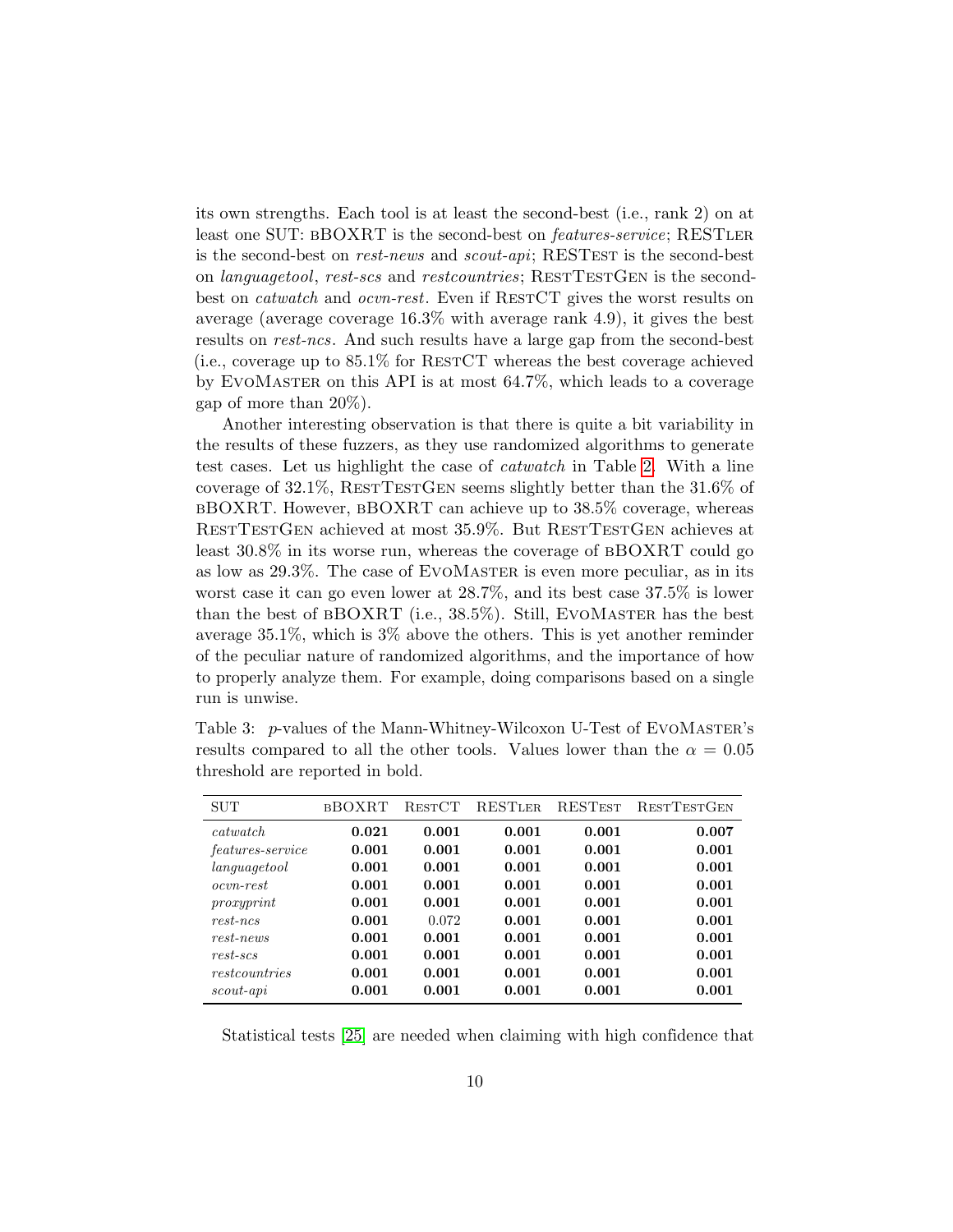one algorithm/tool is better than another one. In this particular case, we compare EvoMaster's performance with all the other tools, one at a time on each SUT (so  $5 \times 10 = 50$  comparisons), and report the *p*-values of the Mann-Whitney-Wilcoxon U-Test in Table [3.](#page-9-0) Apart from the comparisons with RESTCT on rest-news, all comparisons are statistically significant at level  $\alpha = 0.05$ . Often, 10 repetitions might not be enough to detect statistically significant differences, and higher repetition values like 30 and 100 are recommended in the literature [\[25\]](#page-26-13). However, here the performance gaps are large enough that 10 repetitions were more than enough in most cases.

When looking at the obtained coverage values, half of these tools achieve at least a 30% coverage on average. But no tool goes above 50% coverage. This means that, although these tools might be useful for practitioners, there are still several research challenges that need to be addressed (we will go in more details on this in Section [5\)](#page-12-0). However, what level of coverage can be reasonably expected from black-box tools (which have no info on the source code of the SUTs) is a question that is hard to answer.

RQ1: 3 of the compared tools achieve at least 30% line coverage on average, but none goes above  $50\%$ . Of the 6 compared tools, EVOMASTER seems the one giving the best results.

### 4.3 White-Box Testing Experiments

Out of the six compared tools, only EvoMaster supports white-box testing. EvoMaster uses evolutionary computation techniques, where the bytecode of the SUTs is instrumented to compute different kinds of heuristics. Due to possible conflicts with JaCoCo instrumentation, and due to the fact that EvoMaster uses its own driver classes (which need to be written manually) to start and stop the instrumented SUTs, this set of experiments was run differently compared to the black-box ones.

We ran EVOMASTER on each SUT for 10 repetitions (so, 100 runs in total), each one for 1 hour (like for the black-box experiments), for a total of a bit over 4 days of computation effort. However, JaCoCo is not activated. After each run, EvoMaster generates statistic files, including information on code coverage. However, as there can be differences on how line coverage is computed between EvoMaster and JaCoCo, it would be difficult to reliably compare with the results in Table [2.](#page-8-0) Therefore, we manually ran the generated JUnit tests in an IDE, using JaCoCo for measuring code coverage (the tests generated by EvoMaster do not use the white-box bytecode instrumentation, which is used only during the search). As this was a manual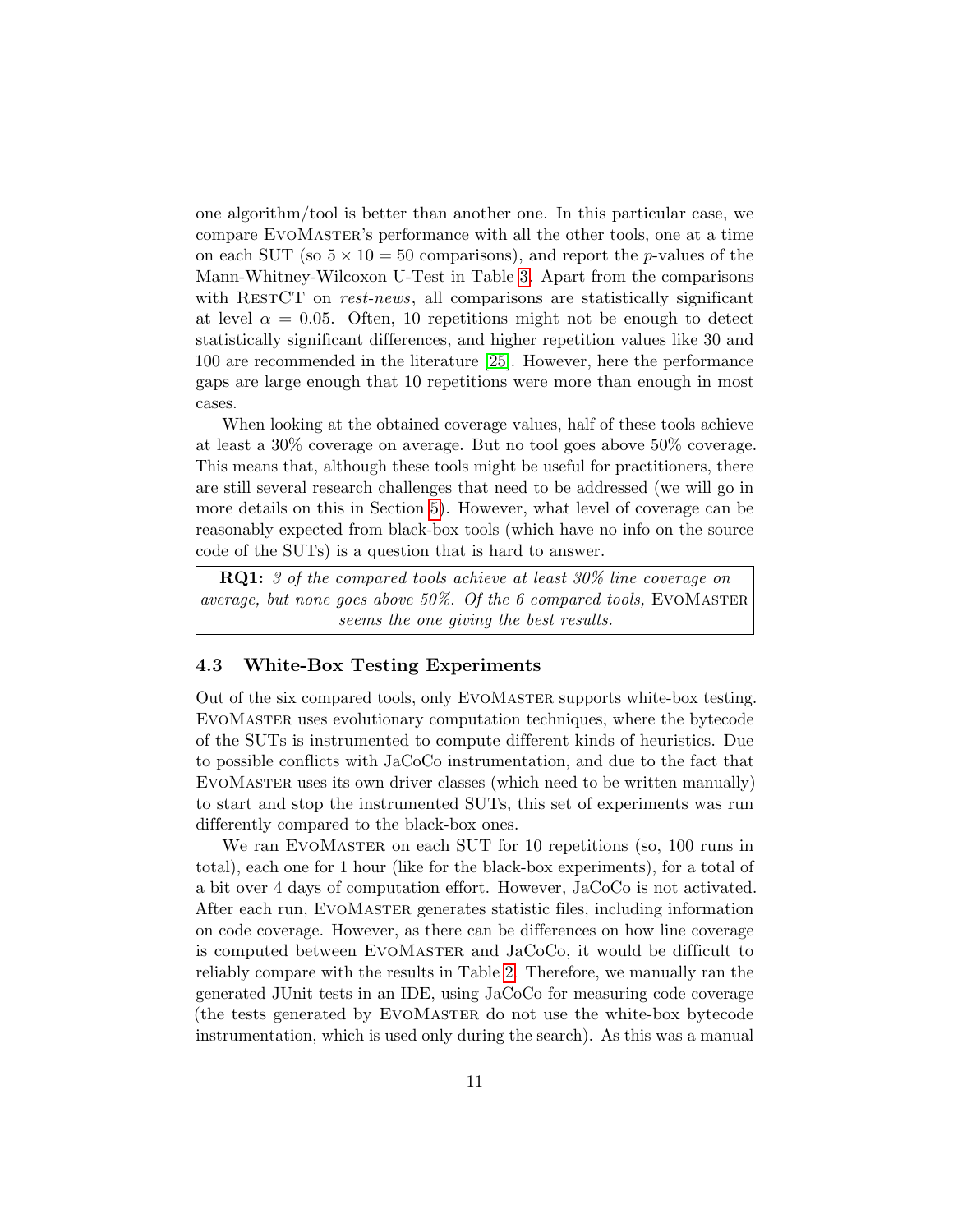<span id="page-11-0"></span>Table 4: Experiment results for white-box testing using EvoMaster on the 10 RESTful APIs. We report the average line coverage measured with EvoMaster itself, as well as its [min,max] values out of the 10 runs. We also report the coverage of the generated tests using JaCoCo, but only for the two [min,max] runs.

| SUT                                   | Avg.     | Min-Max          | $Jac_{{\rm O}}C_{{\rm O}}$ |
|---------------------------------------|----------|------------------|----------------------------|
| $\it{catwatch}$                       | 37.8%    | $[36.6, 39.2]\%$ | $[36.3, 39.0]\%$           |
| <i>features-service</i>               | 66.4%    | $[65.5, 67.1]\%$ | $[76.8, 78.3]\%$           |
| language tool                         | 35.8%    | $[22.5, 39.1]\%$ | $[23.4, 34.1]\%$           |
| $ocvn\text{-}rest$                    | $0.0\%$  | $[0.0, 0.0]\%$   | $[0.0, 0.0]\%$             |
| proxyprint                            | 28.0%    | $[24.8, 32.0]\%$ | $[45.5, 52.7]\%$           |
| $rest-ncs$                            | 86.4%    | $[86.4, 86.4]\%$ | $[95.5, 95.5]\%$           |
| $rest-news$                           | $55.4\%$ | $[54.9, 56.5]\%$ | $[77.0, 80.5]\%$           |
| $rest\text{-}scs$                     | 82.0%    | $[81.4, 82.7]\%$ | $[90.4, 91.9]\%$           |
| $\label{eq:restcount} rest countries$ | 74.5%    | $[74.5, 74.5]\%$ | $[?, ?]\%$                 |
| $\mathit{scout}$ -api                 | 41.0%    | $[40.3, 41.9]\%$ | $[35.2, 36.0]\%$           |

effort, we did not do it for all the 100 generated test suites, but only for the ones with lowest/min value and highest/max value for each SUT (i.e., 20 test suites in total).

Table [4](#page-11-0) shows these results. Few things appear quite clearly. First, there is not a large gap between the coverage calculations done by EVOMASTER and JaCoCo, apart from proxyprint and rest-news. For ocvn-rest, no test case was generated. Looking at the logs of EvoMaster, it looks like that on this SUT it crashes due to an internal fault. For restcountries, we were not able to compute the coverage with JaCoCo. EvoMaster does generate test suites for this SUT, but they are more than 3MB in size (due to assertions on very large body payloads). We were not able to open these files in an IDE and run their tests. However, the coverage reported by EvoMaster is high, and *restcountries* is also the easiest SUT for the black-box tools (recall results in Table [2\)](#page-8-0).

When comparing the results of Table [4](#page-11-0) with Table [2,](#page-8-0) we can reaffirm our previous results presented in [\[24\]](#page-26-6) that show that white-box mode gives significantly better results. For APIs like rest-ncs and rest-scs average coverage can go even higher than 90%. For other APIs like features-service improvements are more than 15% (e.g., from max 61.7% to max 78.3%). Although results are improved compared to black-box testing, for half of these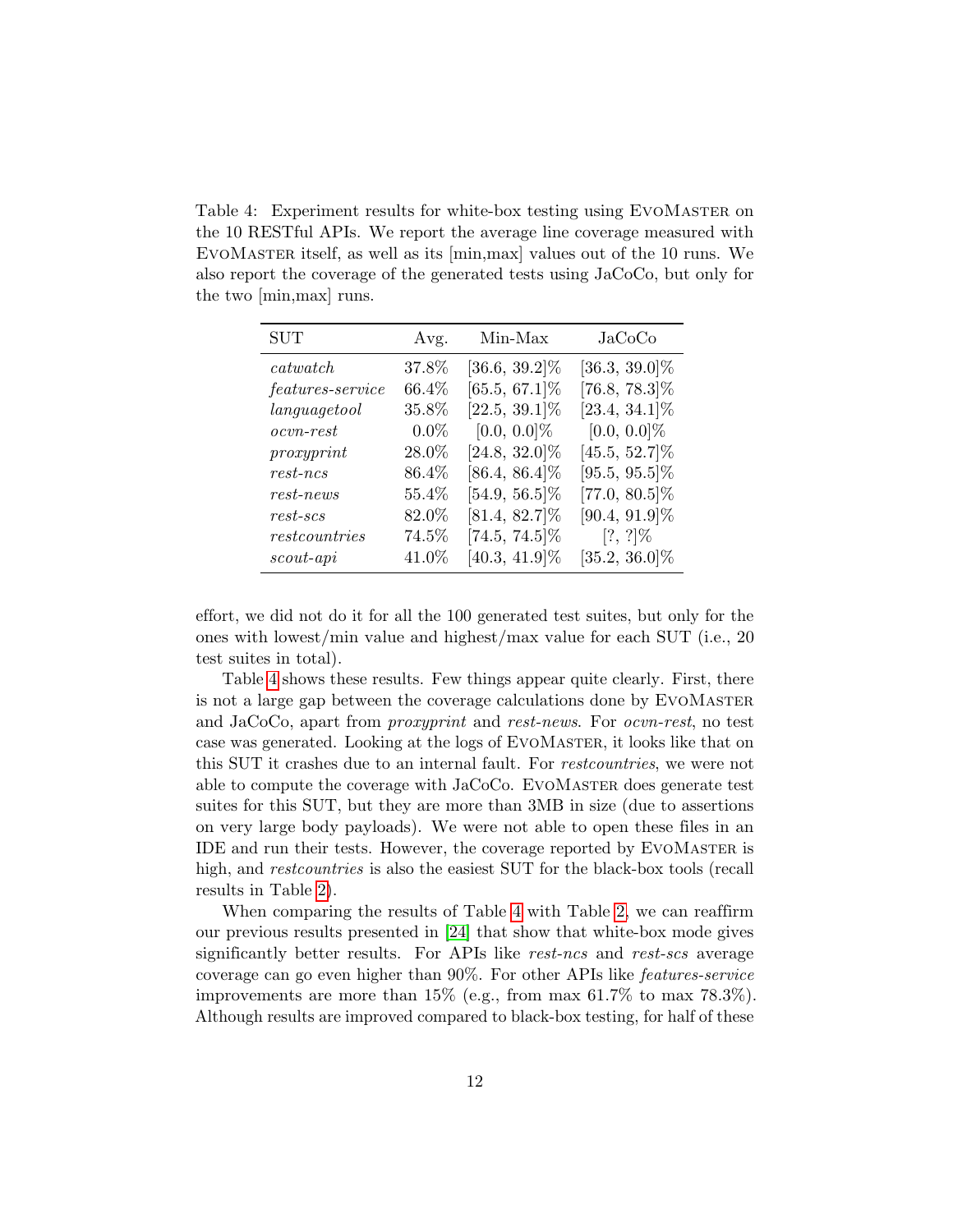SUTs it was still not possible to achieve more than 50% line coverage. For example, improvement on catwatch is just around 2%, and for languagetool it seems there is nearly no difference with the result obtained by black-box fuzzing.

**RQ2:** White-box fuzzing leads to significantly higher coverage results compared to black-box fuzzing. But, still, for many APIs coverage results were less than 50%.

### <span id="page-12-0"></span>5 Open Problems

We ran seven tools/configurations on 10 RESTful APIs, with a budget of 1 hour per experiment. However, in no case we achieved 100% line coverage. It might not be possible to achieve 100% line coverage, as some code can be unreachable. This is for example a common case for constructors in static-method-only classes, and catch blocks for exceptions that cannot be triggered with a test. However, for several of these SUTs it was not even possible to reach 50% line coverage.

It is not in the scope of this paper to define what would be a good coverage target to aim for (80%? 90%?). However, clearly the higher the code coverage the better it would be for practitioners using these fuzzers. So, to improve those fuzzers, it is of paramount importance to understand what are their current limitations. To answer this question, we studied in details the logs of those tools, and large parts of the source code of the SUTs (recall that those are more than 250 000 LOCs, see Table [1\)](#page-4-0).

From the tool logs, at least three common issues are worth to discuss. First, OpenAPI/Swagger schemas might have some errors (e.g., this is the case for features-service and proxyprint). This might happen when schemas are manually written, as well as when they are automatically derived from the code with some tools/libraries (as those tools might have faults). In these cases, most fuzzers just crash, without making any HTTP call or generating any test case. It is important to warn the users of these issues with their schema, but likely fuzzers should be more *robust* and not crash, e.g., endpoints with schema issues could be simply skipped.

The second issue can be seen in languagetool. Most fuzzers for RESTful APIs support HTTP body payloads only in JSON format. But, in HTTP, any kind of payload type can be sent. JSON is the most common format for RESTful APIs [\[47\]](#page-29-9), but there are others as well like XML and the application/x-www-form-urlencoded used in  $language tool$ .

The third issue is specific to *scout-api*, which displays a special case of the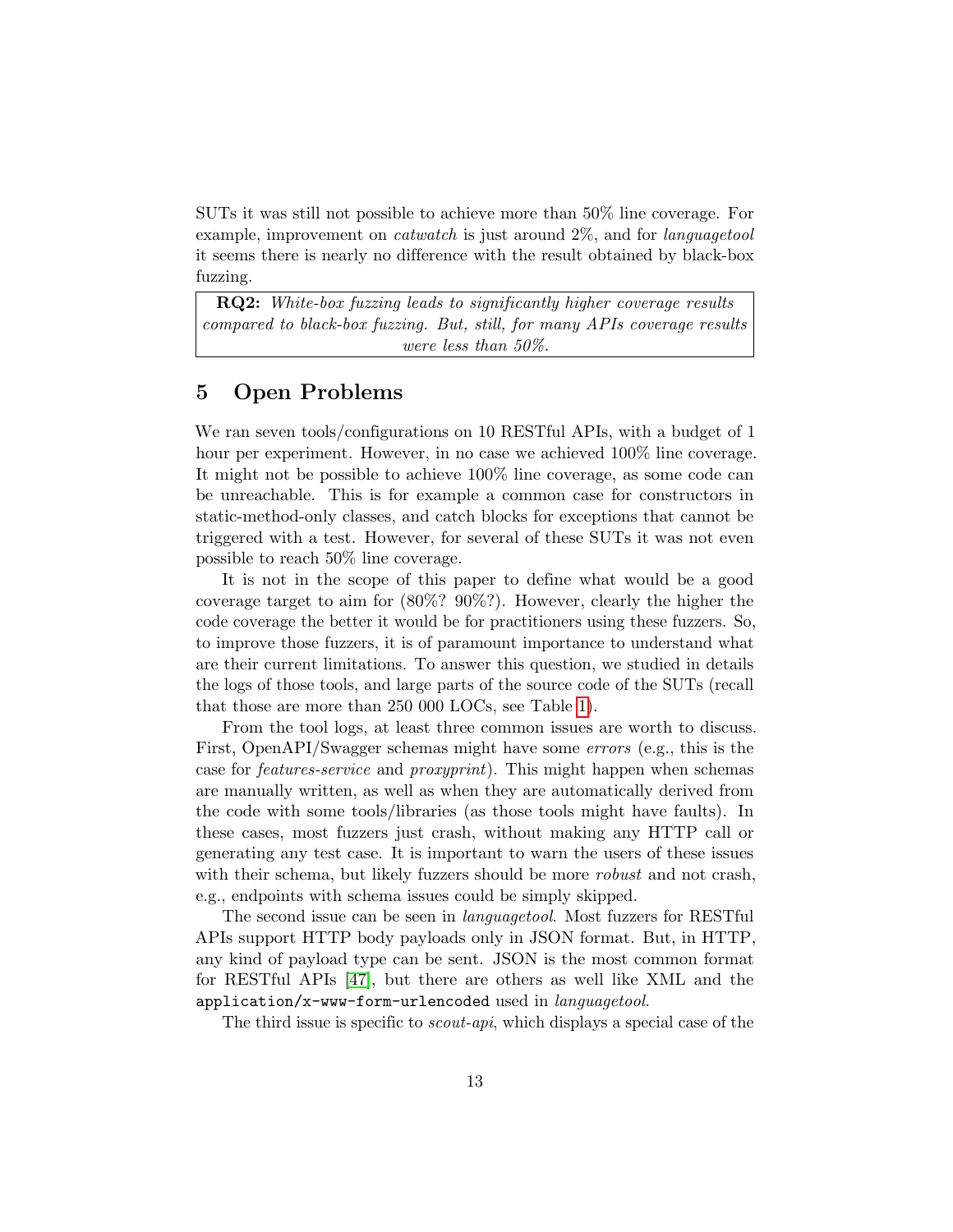JSON payloads. Most tools assume a JSON payload to be a tree: e.g., a root object A that can have fields that are object themselves (e.g., A.B), and so on recursively (e.g., A.B.C.D and A.F.C), in a tree-like structure. However, an OpenAPI/Swagger schema can define objects that are graphs, as it is the case for scout-api. For example, an object A can have a field of type B, but B itself can have a field of type A. This recursive relation creates a graph, that needs to be handled carefully when instantiating A (e.g., optional field entries can be skipped to avoid an infinite recursion, which otherwise would lead the fuzzers to crash).

For each SUT, we manually ran the best (i.e., highest code coverage) test suite (which are the ones generated by EVOMASTER) with code coverage activated. Then, in an IDE, we manually looked at which branches  $(e.g.,)$ if statements) were reached by the test case execution, but not covered. As well as looking at the cases in which the test execution is halted in the middle of a code block due to thrown exceptions. This is done to try to understand what are the current issues and challenges that these fuzzers need to overcome to get better results. Let use discuss here each SUT, one at a time.

catwatch. With a line coverage of only up to 39%, this can be considered a challenging API. The main issue is that this SUT makes a call to an external service (more specifically, to the GitHub APIs to fetch project info). But such call seems to get stuck for a long time (and possibly timeout), which leads to none of the code parsing the responses (and do different kind of analyses) being executed. Calling external services is a problem for fuzzers. External services can go down or change at any time. They can return different data at each call, making assertions in the generated tests become flaky. Although testing with the actual external services is useful and should be done, the generated tests would likely not be suitable for regression testing. This is a known problem in industry, and there are different solutions to address it, like mocking the external services (e.g., in the JVM ecosystem, WireMock [\[18\]](#page-26-14) is a popular library to do that). Enhancing fuzzers to deal with mocked services (e.g., to setup the mock data they should return) is going to be an important venue of future research.

features-service. With a line coverage of up to 78.3%, features-service can be considered one of the easier APIs. Quite a bit of code cannot be reached with any generated system test, like for example getters/setters that are never called, or some functions that are only used by the manually written unit tests. There are still some branches that are not covered, related to properties of data in the database. In other words, when a GET is fetching some data, some properties are checked one at a time, but, to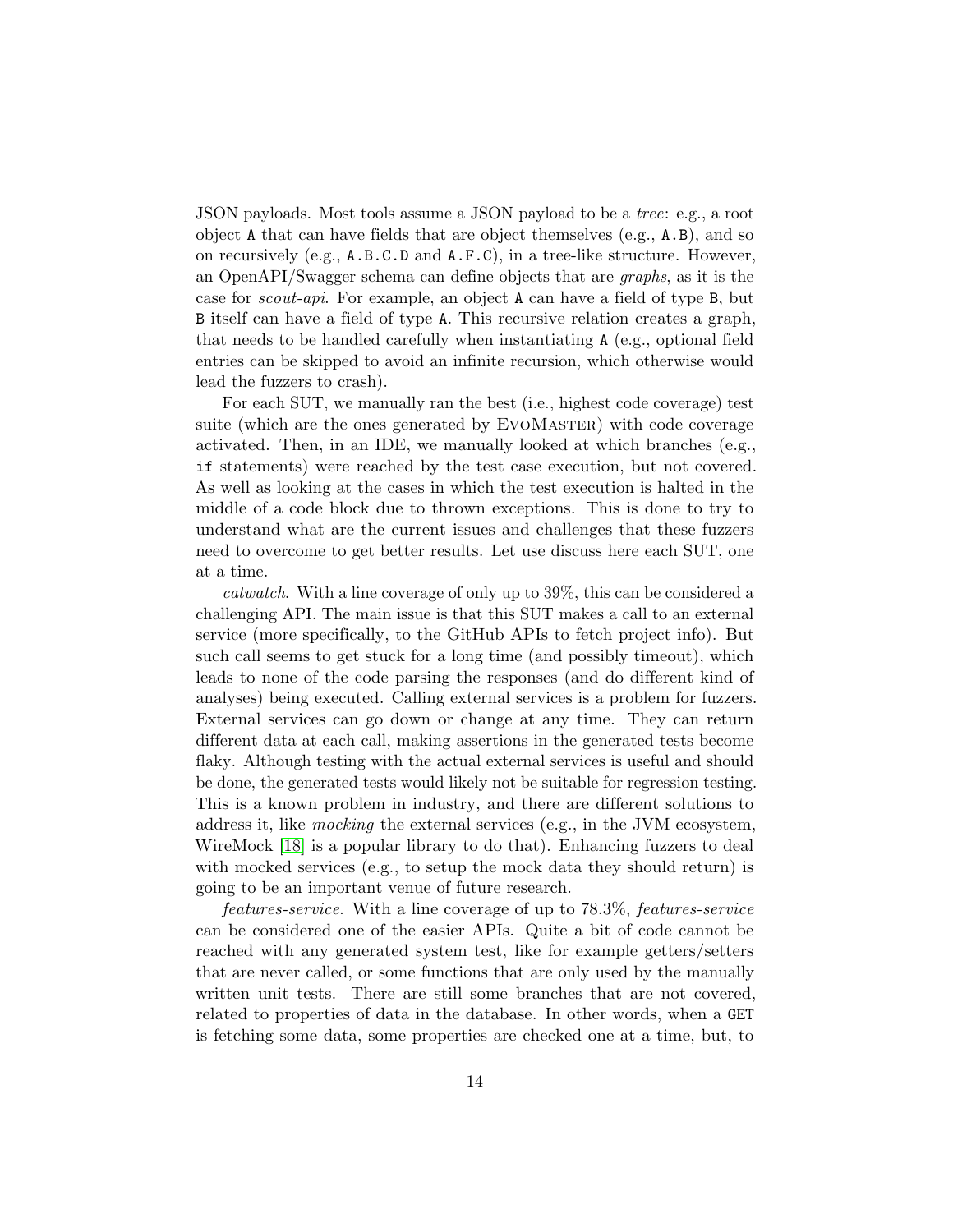```
1 private EvaluationResult addEvaluationsToResult (
2 Evaluation Result result,
3 ProductConfiguration configuration,
4 Set<FeatureConstraint> featureConstraints){
5 for (FeatureConstraint featureConstraint
6 : feature Constraints ) {
7 result = featureConstraint.evaluateConfiguration (
8 result, configuration);
9 }
10
11 if (result . is Valid && ! result . derived Features . is Empty () ) {
12 for (String derived Feature : result . derived Features) {
13 configuration. active (derived Feature);
14 result . derived Features . remove (derived Feature);
15 result = this . addEvaluationsToResult (
```


be able to pass all these checks, a previous POST should had created such data. Figure [1](#page-14-0) shows one such case, where the code inside if statement does not get executed. Tracing how database data is impacting the control flow execution, and which operations should be first called to create such data, is a challenge that needs to be addressed.

languagetool. On this API, coverage only goes up to 34.1%. This is the largest and most complex API in our study (recall Table [1\)](#page-4-0). This is a CPU bound (e.g., no database) application, doing complex text analyses. Between black-box and white-box testing, there is not much difference in the results.

This API has only two endpoints: /v2/languages which is a simple GET with no parameters (and so it is trivially covered by just calling it once), and /v2/check which is a POST with 11 input parameters. However, looking at the source code of ApiV2.handleRequest it seems there are some more endpoints, although those are not specified in the OpenAPI/Swagger schema. Without an extensive analysis of this SUT, it is unclear how much of its code would not be coverable due to this issue.

Following the execution from the entry point /v2/check, there are few missed branches that are worthy to discuss. In Figure [2,](#page-15-0) the last statement crashes due to mapper.readTree throwing an exception (and so all statements after it cannot be executed). Here, when a form in a application/x-www-form-urlencoded payload is received, one out of the 11 parameters is treated as JSON data (i.e., the input called data). Such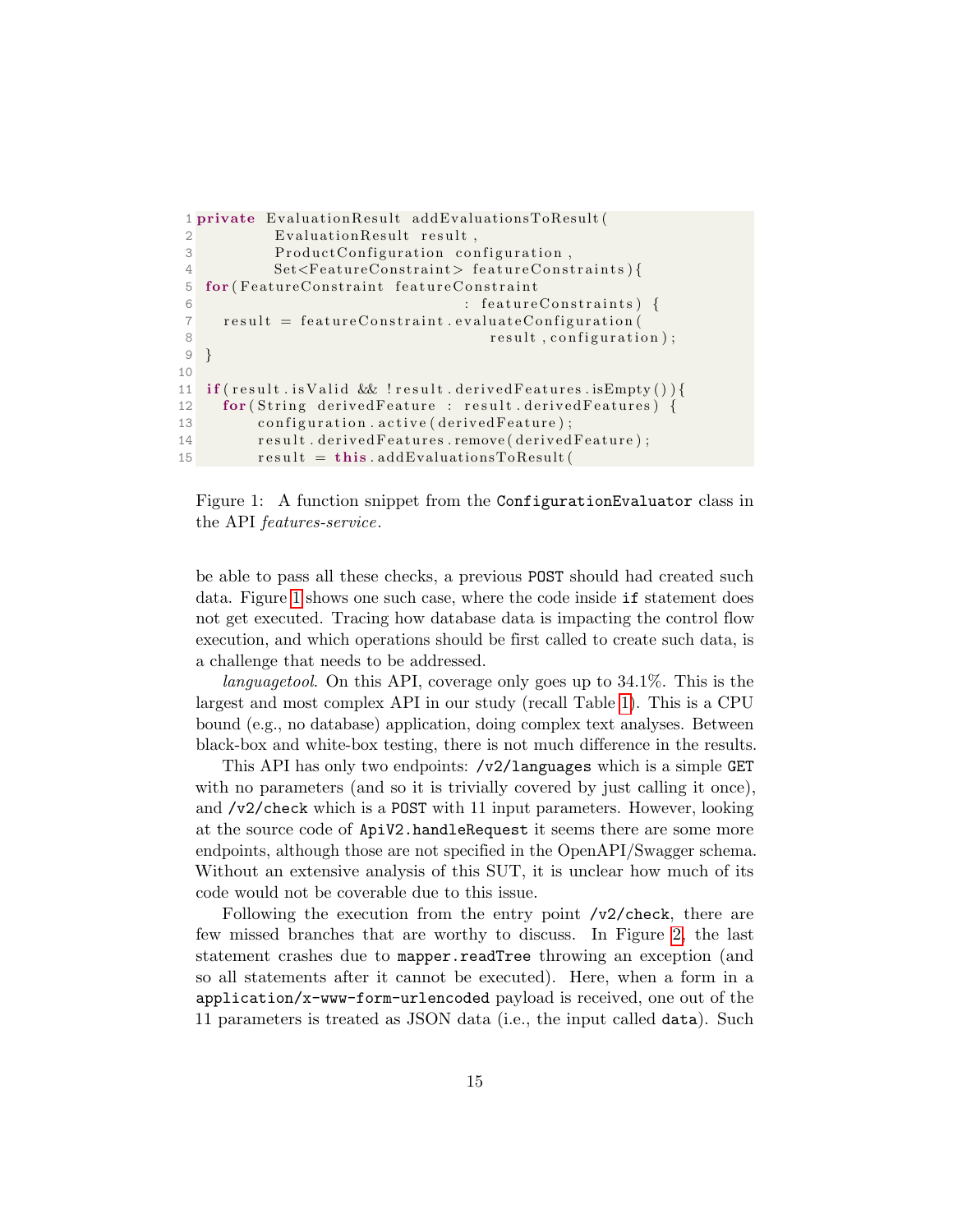```
1 private void handleCheckRequest (
2 HttpExchange httpExchange ,
3 Map<String, String> parameters,
4 ErrorRequestLimiter errorRequestLimiter,
5 String remoteAddress) throws Exception {
6 AnnotatedText aText ;
7 if (parameters.containsKey ("text") & &
8 parameters.containsKey("data")) {
9 throw new IllegalArgumentException (
10 "Set only 'text' or 'data' parameter, not both");
11 } else if {\rm (parameters.containsKey("text")) {\rm \{}}12 aText = new AnnotatedTextBuilder ()
13 . addText ( parameters . get (" text") ) . build ( );
14 } else if (parenter s. containsKey("data")) {
15 ObjectMapper mapper = new ObjectMapper ();
16 JsonNode data = mapper readTree (
17 parameters.get ("data"));
```
Figure 2: A function snippet from the ApiV2 class in the API languagetool.

info is written in the schema as a comment, although the type is registered as a simple string. It is unlikely that a random string would represent a valid JSON object.

Another issue is when entering in the class TextChecker. Several if statements refer to input parameters that are undefined in the schema, such as textSessionId, noopLanguages, preferred-Languages, enableTempOffRules, allowIncompleteResults, enable-HiddenRules, ruleValues, sourceText, sourceLanguage and multilingual. Dealing with underdefined schemas is a major issue with fuzzers, especially black-box ones. Technically, these can be considered as ''faults'' in the schemas, which should be fixed by the users. However, schemas can be considered as documentation, and issues in the documentations might receive less priority compared to faults in the API implementation. Still, as fuzzers heavily rely on such schemas, a more widespread use of fuzzers might lead in changes in industrial practice by giving compelling reasons to timely update and fix those schemas.

As there are tens of thousands of line that were not covered, there are many other missed branches that would be interesting to discuss in details. But, unfortunately, this is not possible here due to space limitations.

ocvn-rest. On this API, with black-box testing line coverage was up to 27.6%. Out of the 10 APIs, this is the one on which the compared fuzzers give the worst results. It is the second largest API in our study, following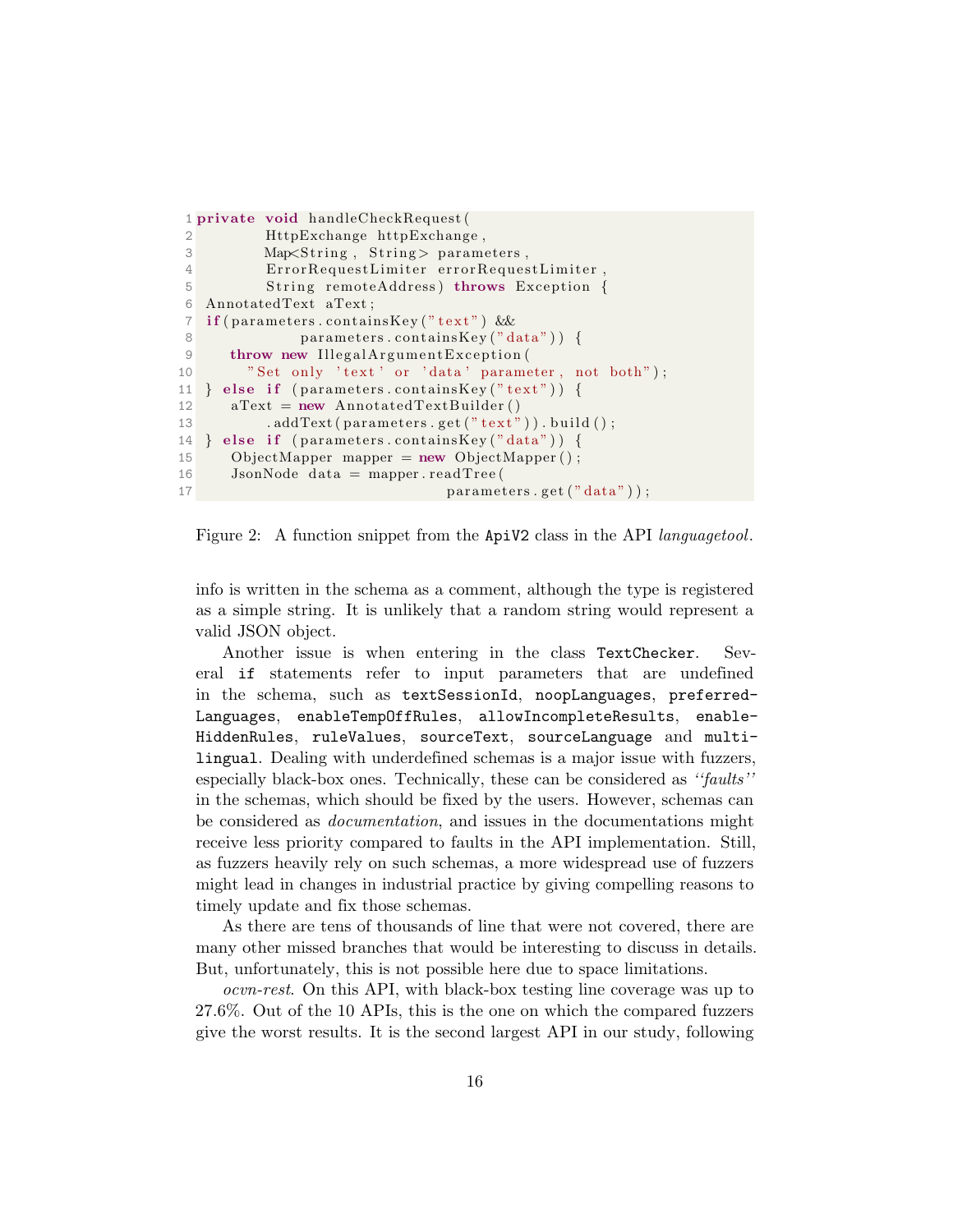languagetool, based on number of lines of code. But, in terms of endpoints, it is the largest with 192 of them. It would not be possible, given the space, to discuss each single of these 192 endpoints.

On this API, EvoMaster crashes when doing white-box testing, due to internal errors. To analyze the achieved coverage, we hence used the test suites generated with black-box testing. These have hundreds of test cases. Even calling each endpoint just once would result in at least 192 HTTP calls in the generated tests. Considering the complexity of this SUT, maybe using a larger search budget over 1 hour could be recommended.

More than 35% of the codebase (packages org.devgateway.ocvn and org.devgateway.ocds.persistence) deal with connections to databases such as SQL and MongoDB, but such code does not seem to be executed. This might happen if the endpoint executions fail before writing/reading from the databases (e.g., due to input validation). The definitions of HTTP handlers in the package org.devgateway.ocds.web.rest.controller takes more than 30% of the codebase. But only half of it (i.e., around 15%) gets covered by the tests. Few endpoints (e.g., in the class UserDashboardRestController) were not covered because they require admin authentication, which was not setup for these experiments (recall the discussion about authentication in Section [4.2\)](#page-5-0). The class CorruptionRiskDashboardIndicatorsStats-Controller defines several HTTP endpoints, but none of them appears in the OpenAPI/Swagger schema. So, they cannot be called by the fuzzers.

Around 5% of the codebase seems to deal with the generation of Excel charts, but that code is not covered. Out of the 14 HTTP endpoints dealing with this functionality, they all fail on the very first line (and so a substantial part of the codebase is not executed, possibly much higher than 5%), which is a variation of the following statement with different string inputs as second parameter:

```
1 final String chart Title = translation Service . get Value (
2 filter.getLanguage(),
3 " charts: cancelled Funding: title");
```
Here, the language is given as input in the HTTP requests, which then gets matched with a regular expression. This makes the translationService.getValue call crash when the regular expression is not satisfied. White-box testing can analyze these cases, but it can be hard for black-box techniques if the info on such regular expressions is not available in the OpenAPI/Swagger schemas. Once we will fix EVOMASTER's issues on ocvn-rest, it will be interesting to rerun these experiments and see the coverage results on these endpoints.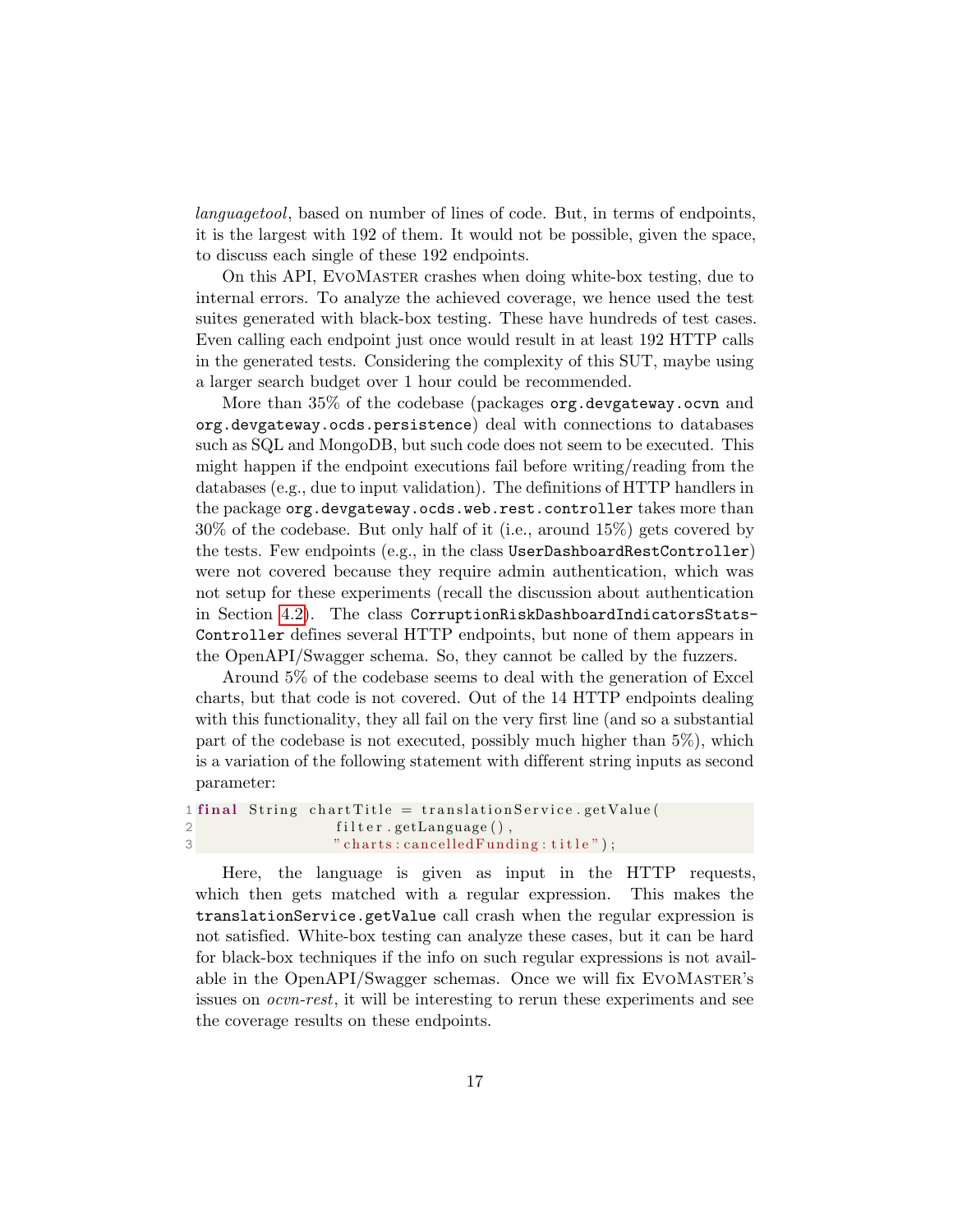```
1 \text{ @Secured}(\{ \text{"ROLE_USER"} \})2 \n Q\nReguestMapping (value = "/ consumer/requests",3 method = RequestMethod .GET)
4 public String getRequests (Principal principal) {
5 JsonObject response = new JsonObject();
6 Consumer consumer = consumers . findByUsername (
7 principal.getName());
8 if (consumer = null) {
9 response.addProperty ("success", false);
10 return GSON. to Json (response);
11 }
```
Figure 3: Snippet of function handler for the endpoint /consumer/request in proxyprint.

Another large part of the code that is not covered (around another 5%) is in the package org.devgateway.ocds.web.spring. However, most of this code seems only be called by the frontend of the OCVN application (and the jar file for ocvn-rest does not include such module). From the point of view of the HTTP endpoints, this can be considered dead-code, because it cannot be reached from those endpoints.

proxyprint. With a line coverage of up to 52.7%, this is an API in which reasonable results are achieved, but more could be done. Several functions in this API are never called, and so they are impossible to cover, like for example the methods sendEmailFinishedPrintRequest and sendEmailCancelledPrintRequest in the class MailBox, and the private methods singleFileHandle and calcBudgetsForPrintShops in the class ConsumerController. So, 100% coverage is not possible on this API.

This API provides a selection of various branches that are not covered. However, it is not straightforward to find out the interesting challenges here. One problem is that the number of HTTP calls on this API is low, and so not much search is actually carried out compared to the other SUTs when using a 1 hour budget. For example, the generated statistic files of EvoMaster report an average of 37 393 HTTP calls per experiment on proxyprint, whereas for example for *rest-news* it is 372 733, i.e., nearly 10 times as more. So, many of these missed branches could be covered if running EvoMaster for longer. Still, some of these branches seem quite unlikely to be covered even with larger search budgets. Let us discuss a few of them. Some are related to authentication. For example, in Figure [3,](#page-17-0) the code inside the if statement is never executed. To reach that statement, an HTTP call with valid authentication information needs to be provided. Such authentication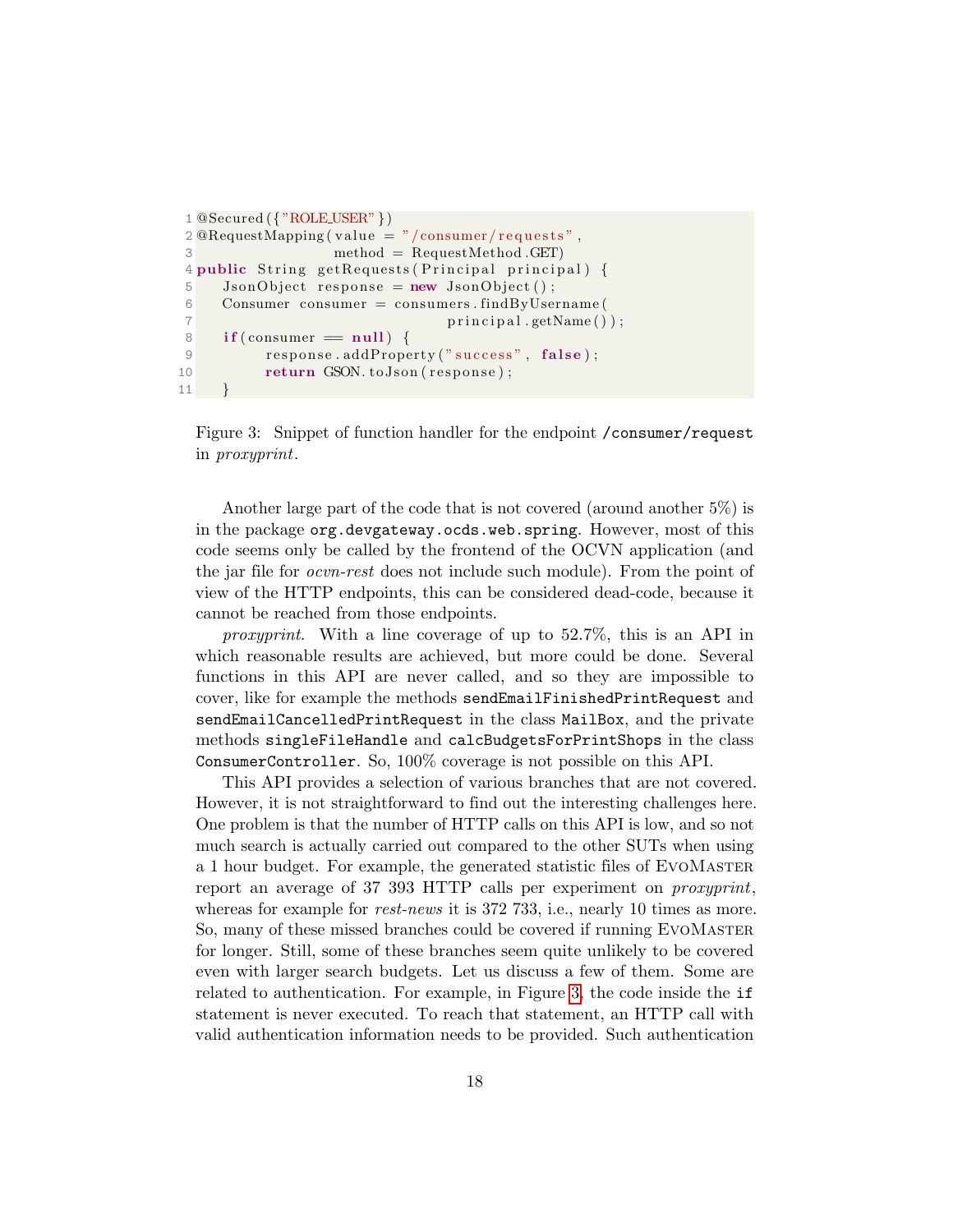```
1 \OmegaRequestMapping (value="paypal/ipn/consumer/{consumerID}",
2 method=RequestMethod .POST)
3 protected void consumerLoadUpConfirmation (
4 \qquad \qquad \textcircled{PathVariable (value = "consumerID") long cid },5 HttpServletRequest request,
6 HttpServletResponse response
7 ) throws ServletException, IOException {
8 Map\leqString, String > configurationMap =
9 Configuration . get Config ();
10 IPNMessage ipnlistener = new IPNMessage (
11 request,
12 configuration Map);
13 boolean is Ipn Verified = ipn listener. validate();
14 String transaction Type = ipnlistener
15 . getTransactionType();
16 Map\leqString, String > map = ipnlistener.getIpnMap();
17
18 String payerEmail = map.get ("payer-email");
19 Double quantity = Double. valueOf (\text{map.get}(\text{''mc-gross''}));
```
Figure 4: Snippet of function handler for the endpoint /paypal/ipn/consumer/{consumerID} in proxyprint.

info is validated with the database when the Principal object is instantiated by the framework (Spring Security in this case). Authentication information needs to be available when the SUT starts (unless the API has some way to register new users directly on-the-fly from the API itself). Therefore, to deal with security (especially when involving hashed passwords), some initialization script is required, e.g., to register a set of users with valid username/password information. In the case of proxyprint, also some other data in other tables is created as well, e.g., in the Consumer table. To be able to cover such branch, either a fuzzer should find a way to create new valid users, or modify the existing data in the database (e.g., EvoMaster can add new data, but not modify the existing one [\[27\]](#page-27-9)).

Figure [4](#page-18-0) shows an example in which the line defining the variable quantity throws an exception, due to Double.valueOf being called on a null input. Here, an HTTP object request is passed as input to the constructor of IPNMessage, which is part of PayPal SDK library. Inside such library, request.getParameterMap() is called to extract all the parameters of the HTTP request, which are used to populate the map object returned by ipnlistener.getIpnMap(). However, as such parameters are read dynamically at runtime, the OpenAPI/Swagger schema has no knowledge of them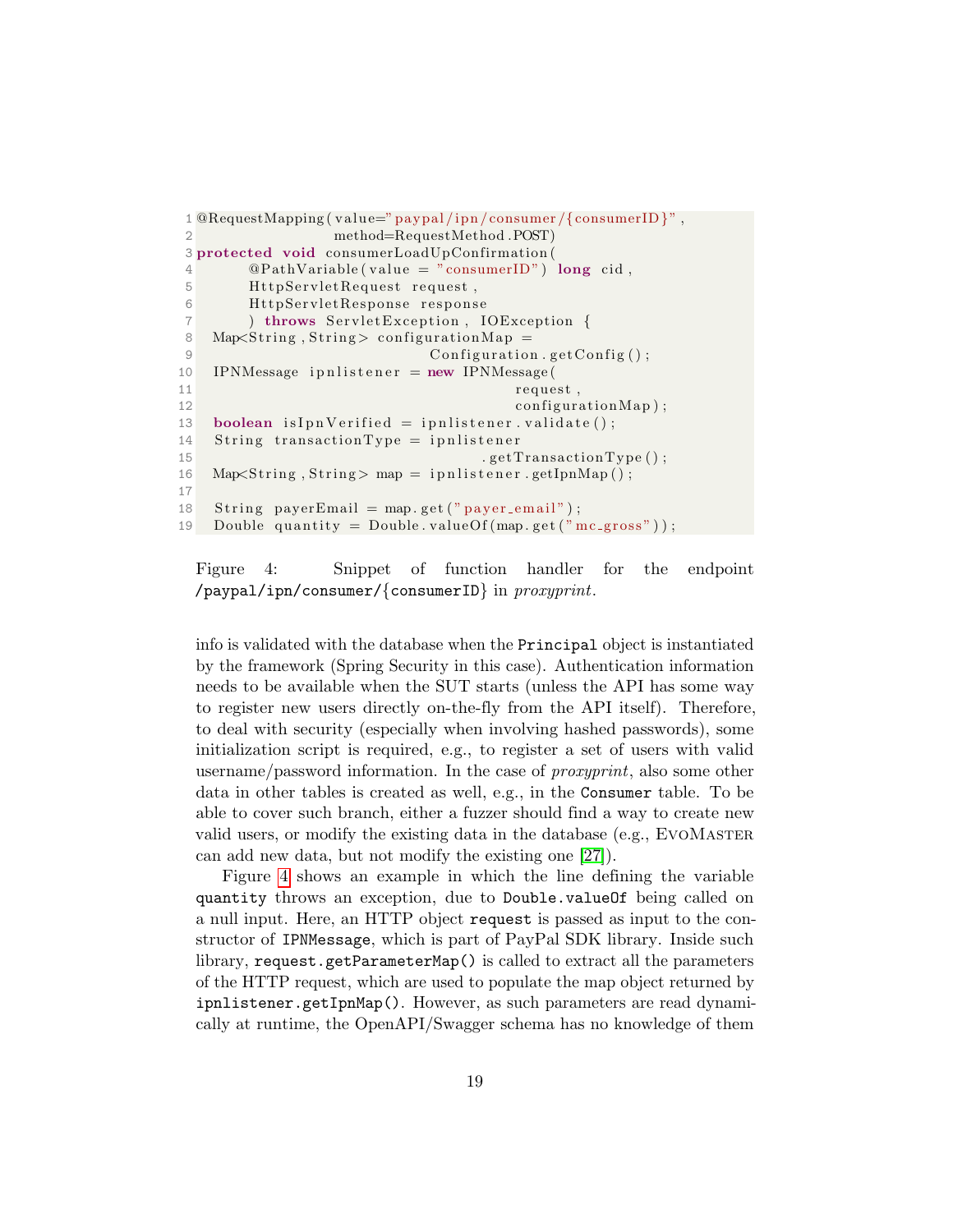```
1 @Secured ( "ROLE MANAGER" )
2 \mathbb{Q}RequestMapping (value="/printshops/{id}/pricetable/rings",
     method=RequestMethod .PUT)
3 public String editRingsItem (
4 \qquad \qquad \textcircled{9} \text{PathVariable (value = "id") long id },5 @RequestBody RingTableItem rti) {
6 PrintShop pshop = printshops.findOne(id);
7 JsonObject response = new JsonObject();
8
9 if (pshop!=null)10 Binding Item new Bi = new Binding Item (
11 Item . RingType . valueOf (
12 rti . getRingType (),
13 rti.getInfLim (),
14 rti.getSupLim ());
```
Figure 5: Snippet of function handler for the endpoint /printshops/id/pricetable/rings in proxyprint.

(as for this SUT the schema is created automatically with a library when the API starts). Therefore, there is no info to use an HTTP parameter called mc gross of type double. As such parameter is used directly without being transformed, testability transformations with taint analysis might be able to address this problem [\[28\]](#page-27-3), but such techniques would need to be extended to support getParameterMap() and Map.get.

Figure [5](#page-19-0) shows another interesting example, where the value of a string field in a JSON payload is used directly to instantiate an enum value, i.e., the statement Item.RingType.valueOf(rti.getRingType()). This fails, as a random string is extremely unlikely to represent a valid value from a restricted set. This might be handled by providing such info in the OpenAPI/Swagger schema (which supports defining enumerations on string fields), or also by handling valueOf() in enumeration by extending the techniques in [\[28\]](#page-27-3) to support it.

The handler calcBudgetForPrintRequest for the endpoint

/consumer/budget is never called (and so all the business logic related to this endpoint remains uncovered by the tests). Such endpoint requires as input a payload with type multipart/form-data, but the schema wrongly specifies the application/json type. A fuzzer might be able to handle this case automatically, but it could be considered as a major issue in the schema, that should be fixed by the users like a fault in the SUT. In other words, there is a big difference between not providing all information (e.g., missing enum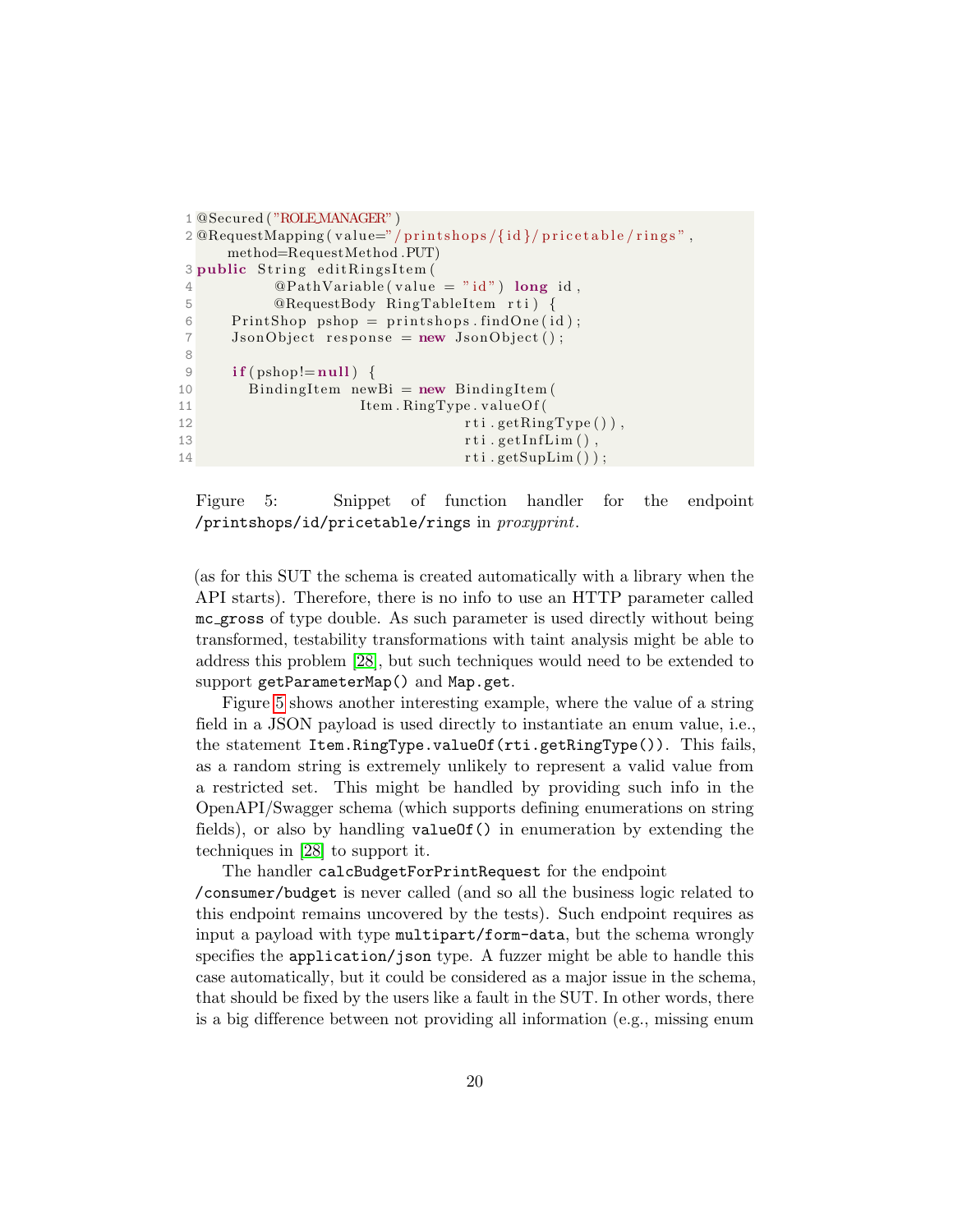value constraints like in the case of /printshops/{id}/pricetable/rings) and providing wrong information (i.e., wrong payload type as in the case of /consumer/budget).

rest-ncs. On this SUT, white-box testing with EVOMASTER achieves up to 95.5%. This is achieved in all the 10 runs. An analysis of the non-covered lines shows that those are not possible to reach, i.e., dead-code. An example is checking twice if a variable is lower than 0, and return an error if so. In such case, it is impossible to make the second check true. Therefore, as the maximum achievable coverage is obtained in each single run, this can be considered as a solved problem.

Regarding black-box testing, four fuzzers achieve more than 50% line coverage, with RestCT achieving 66.9% average coverage, followed by EvoMaster at 64.4%. On the one hand, the results of EvoMaster have low variability, i.e., between min 64.4% and max 64.7%. On the other hand, RestCT has large variability, i.e., between min 44.7% and 85.1%. Looking at the logs, it seems that RESTCT crashes on this API at different point in time in the different runs due to internal faults in the tool. This means that use of combinatorial testing is highly effective on this API, even without any code analysis, although RESTCT has internal faults that need to be fixed.

rest-news. On this API, it was possible to achieve up to 80.5% line coverage. As for the other SUTs, most of the missing coverage is due to dead-code, which is impossible to execute. However, there are some branches that should be possible to cover, but they were not. These seem all related to the same issue, which is the update of existing data in the database. Databases allow to define constraints on their data (e.g., a number should be within a certain range), using SQL commands such as CHECK. Whitebox EvoMaster can generated test data directly into SQL databases [\[27\]](#page-27-9), taking into account all these constraints (as all this info is available in the schema of the database). If any constraint is not satisfied, then the INSERT SQL commands will fail. The problem here is that the SUT might define further constraints on such data. In JVM projects, this is commonly done with javax.validation annotations when using ORM libraries such as Hibernate [\[7\]](#page-25-9). But EVOMASTER does not seem to handle this, and generates data that is valid for the database (as all the CHECK operations pass and the INSERTs do not fail), but not for these further constraints. So, in an update endpoint, invalid (from the point of view of javax.validation constraints) data can be read from the database, which then the SUT fails to write it back (as these javax.validation constraints are check on each write operation) when the update endpoint has done its computations.

rest-scs. With a line coverage of up to 91.9%, this is an API in which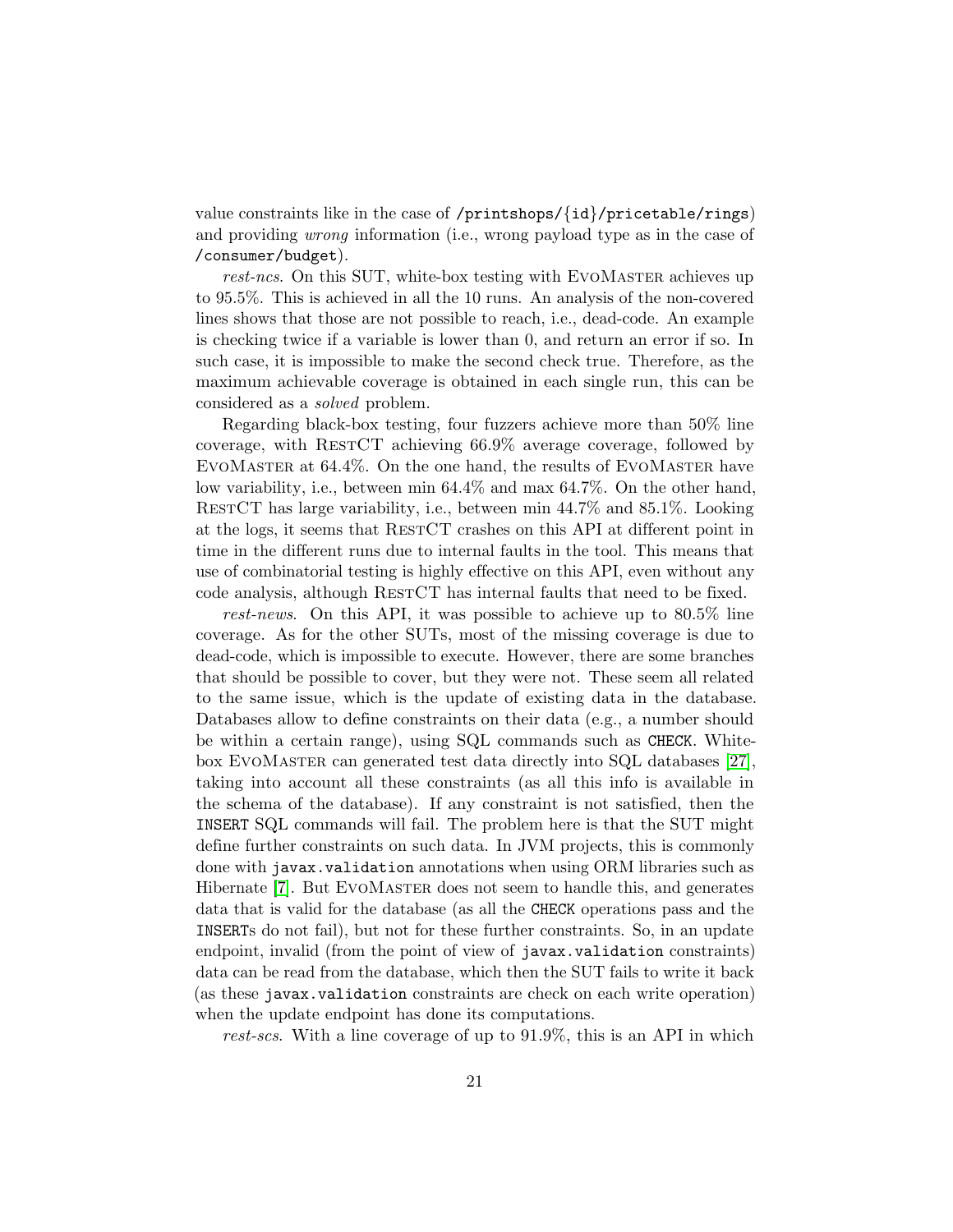```
1 public static String subject (String directory, String file) {
2 int result = 0;
3 String \left| \right| fileparts = null;
4 int last part = 0;
5 String suffix = null;
6 fileparts = file.split(".");
7 lastpart = fileparts.length - 1;
8 if \left(\text{lastpart} > 0\right) {
```
Figure 6: Snippet of subject function from the FileSuffix class in the API rest-scs.

```
1 List < Country > countries = Country Service . get Instance ().
     getByCodeList (codes);2 if ( ! countries . is Empty () )
3 return parsed Countries (countries, fields);
4 }
5 return getResponse (Response . Status .NOT FOUND);
```
Figure 7: Code snippet from the CountryRestV2 class in the API restcountries.

white-box testing is highly effective. There were two types of branches that were not covered: the ones involving regex checks with Pattern.matches, and the other involving the dot character ''.''. In this latter case, it is due to EvoMaster not using such character when sampling random strings, which make the **if** statement in Figure [6](#page-21-0) impossible to cover. But this will be something rather trivial to fix.

restcountries. To analyze this SUT, we re-run EVOMASTER in whitebox mode, but with assertion generation disabled. As assertions on HTTP responses have no impact on line coverage, and considering that on this API EvoMaster has zero variability (i.e., min and max coverage values out of the 10 runs are the same, recall Table [4\)](#page-11-0), arguably this is reasonable.

On this API, high coverage is achieved. Like the other SUTs, there is quite a bit of dead-code due to getters/setters that are never called and catch blocks for exceptions that might not be possible to throw via test cases. The class StripeRest presents an interesting case, as it defines the endpoint /contribute, but its info is not in the schema (and so such endpoint is never called).

Figure [7](#page-21-1) shows a code snippet which is repeated several times with small variations in few endpoints. Here, this API returns a list of countries based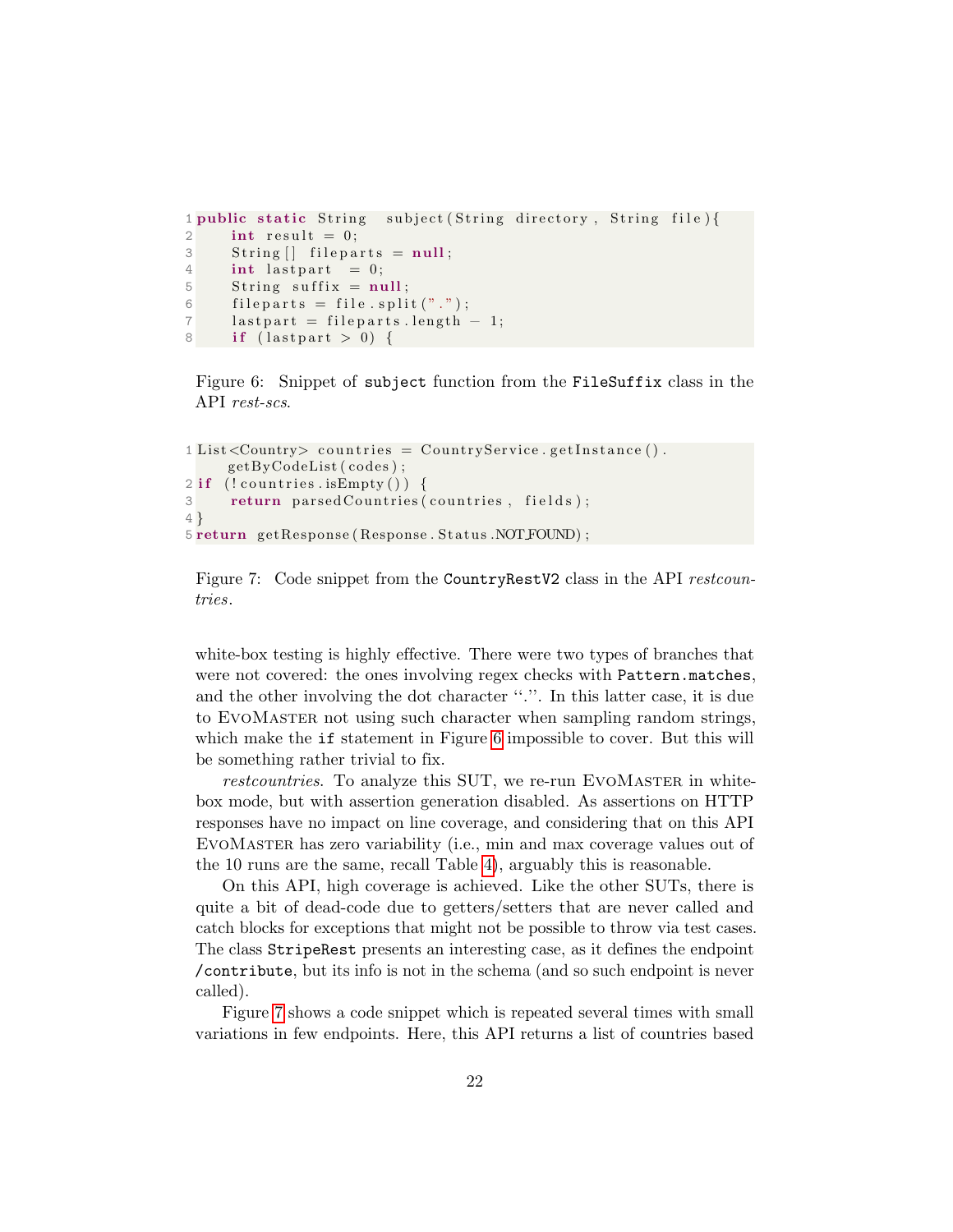```
1@POST @Timed @UnitOfWork
2 @Consumes (MediaType . APPLICATION JSON)
3 public MediaFile create (
4 @Auth @ApiParam (hidden = true) AuthResult authResult,
5 © Context HttpServletResponse response,
6 MediaFile mediaFile) {
7 doAuth ( authResult, response, Permission . mediaitem_create);
8 try {
9 URI uri = new URI(mediaFile.getUri());
10 if ("data".equals(uri.getScheme()) {
```
Figure 8: Snippet of create function from the MediaFileResource class in the API scout-api.

on different filtering criteria, like for example the country codes. However, the response with NOT FOUND is never returned. The problem is that, even if the HTTP requests provide invalid inputs (e.g., a country code that does not exist), the countries list is wrongly populated with null values, and so the list is never empty. This is an interesting bug in the API, which then result in a crash (i.e., a returned 500 status code), as parsedCountries throws an exception. However, until this fault in the API is fixed, all these statements with NOT\_FOUND are technically dead-code that cannot be reached with the tests.

Similarly to rest-news, the fuzzing of this API might be considered as a solved problem, at least for its current faulty version.

scout-api. Results on this API are relatively low, i.e., only up to 36%. However, large part of its codebase (more than a third) cannot be executed. For example, scout-api can start in the background a thread to fetch and analyse some data, independently from the RESTful endpoints (i.e., the whole module data-batch-jobs). Such thread is deactivated by default, and so nearly 30% of the whole codebase is not executed. Another non-negligible part of the codebase (around 5%) is related to authentication using OAuth via Google APIs (scout-api provides different ways to authenticate).

There is a large part of the codebase that could be executed, but it is not due to an if statement at the beginning of one of the HTTP endpoints. This is shown in Figure [8.](#page-22-0) Here an incoming JSON payload is unmarshalled into a MediaFile object, which has a string field that is treated as a URI. Most random strings are a valid URI, as a URI can just be a name. But, it is extremely unlikely that a random string would represent a URI with a valid scheme component, and so uri.getScheme() returns null. However,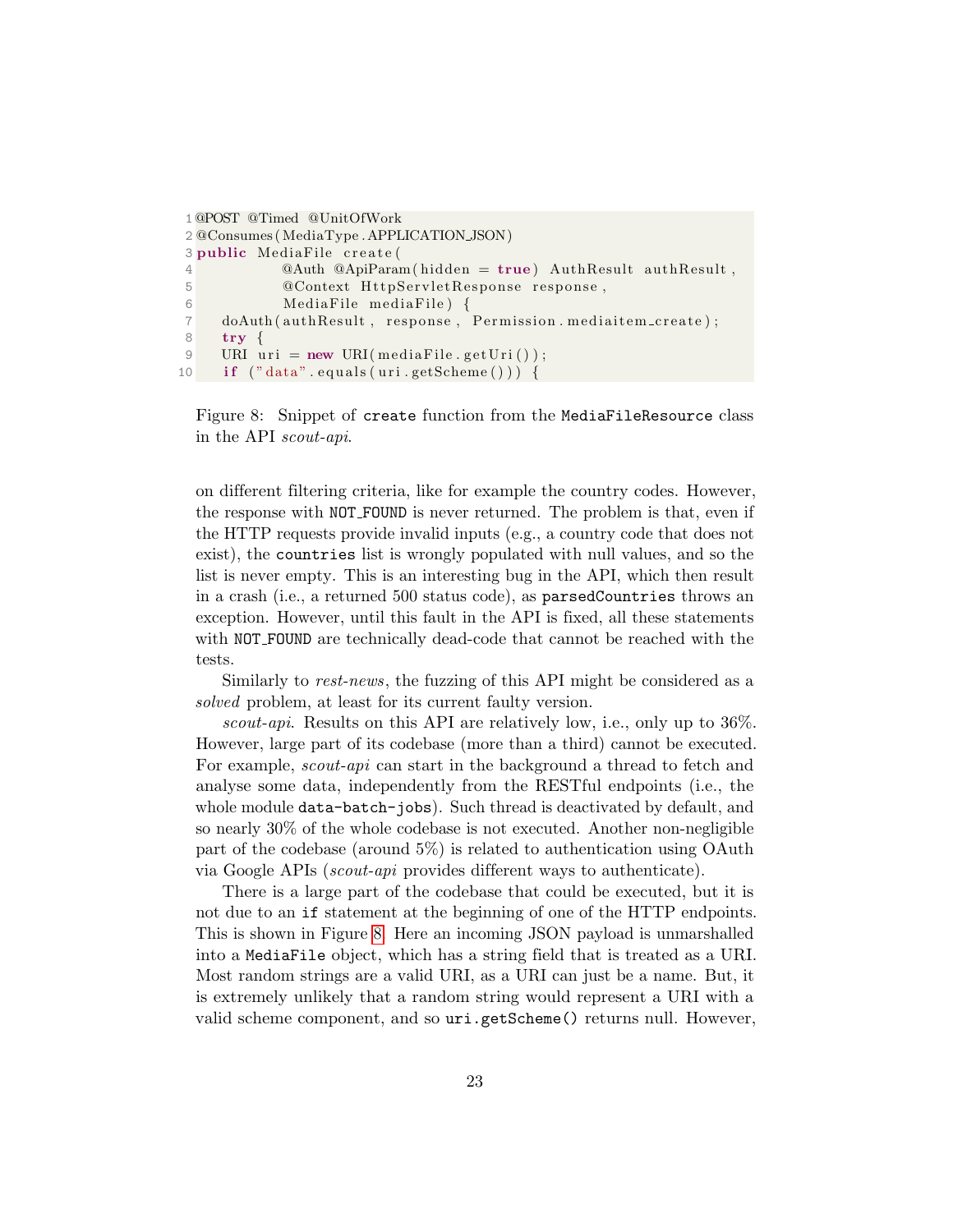this is a case that likely would be trivial to solve with taint analysis, e.g., by extending the techniques in [\[28\]](#page-27-3) to support URI objects. This does not mean though that much higher coverage would be achieved, it depends on all the remaining code that is executed once that predicate is satisfied.

Even without code analyses, this type of challenge could also be addressed with black-box techniques. For example, in this API the string field representing the URI is called uri. An analysis of the names of the fields can be used to possibly infer their expected type. For example, any field whose name starts or ends with uri could be treated as an actual URI when data is generated. Also, some types are quite common in RESTful APIs, like strings representing URLs and dates. Instead of sampling strings completely at random, it could make sense to sample with some probability strings with given types that are commonly used. This might now work in all cases, but it is something worth to investigate.

RQ3: There are several open challenges in fuzzing RESTful APIs, including for example how to deal with underspecified schemas, and how to deal with interactions with external services (e.g., other APIs and databases).

## 6 Threats To Validity

Internal Validity. Besides writing the scaffolding to run and analyze the experiments, before running the experiments we did not make code modifications in any existing tool for this study. Although we are the authors of EvoMaster, to try to be fair, we used the latest release before running these experiments, without re-running them after fixing the found issues (e.g., the issues on ocvn-rest) We used six existing tools, with their latest release versions when possible. However, there is a possibility that we might have misconfigured them, especially considering that some of those tools have minimal documentation. To avoid such possibility, we carefully look at their execution logs, to see if there was any clear case of misconfiguration. Furthermore, we release all our scripts as open-source in the repository of EvoMaster, so anyone can review them, and replicate the study if needed.

Any comparison of tools made by the authors of one of these tools is bound to be potentially bias, especially if such tool turns out to give the best results (as in our case with EVOMASTER). However, the relative performance of the other 5 tools among them would be not affected by this issue. Likewise, the in-depth analysis of the SUTs is not affected by this issue either.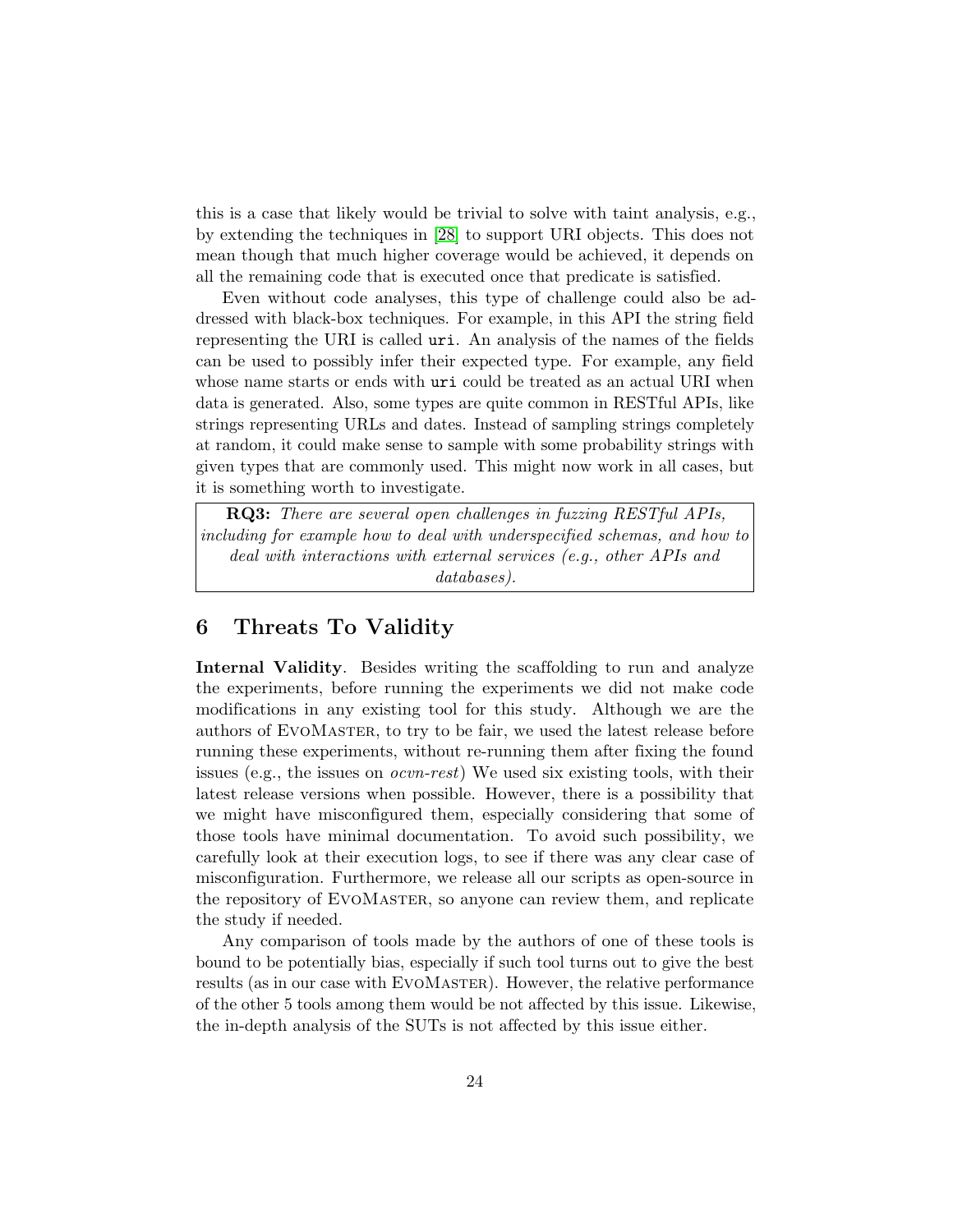All the compared fuzzers use randomized algorithms. To take this into account, each experiment was repeated 10 times.

External Validity. The chosen six fuzzers are arguably representing the state-of-the-art in testing RESTful APIs. However, results on 10 APIs might not generalize to other APIs as well. This kind of system testing experiments are expensive (nearly 30 days of computational effort in our case), which makes using more APIs challenging. Furthermore, finding RESTful APIs in open-source repositories is not so simple, and considerable effort might then be needed to configure them (e.g., setup external dependencies like databases and find out how/if they use any form of authentication).

### 7 Conclusions

RESTful APIs are widely used in industry, and so several techniques have been developed in the research community to automatically test them. Several reports in the literature show the usefulness in practice of these techniques, by reporting actual faults automatically found with these fuzzers. However, not much has been reported on how the different techniques compare, nor on how effective they are at covering different parts of the code of these APIs. This latter is usually the case due to the testing of remote APIs, for which researchers do not have access to their source code.

To address these issues, in this paper we have compared the state-ofthe-art in fuzzing RESTful APIs, using six fuzzers to test 10 APIs, totaling more than 250 000 lines of code. Each fuzzer was run for 1 hour, and each experiment was repeated 10 times, to take into account the randomness of these tools.

The results show different degrees of coverage for the different black-box testing tools, where EvoMaster seems the tool giving the best results (i.e., highest code coverage on average) on this case study. However, no black-box fuzzer was able to achieve more than 50% line coverage on average. Furthermore, the experiments show that white-box testing gives better results than black-box testing. Still, large parts of these APIs are left uncovered, as the fuzzers do not manage to generate the right data to maximize code coverage. Although useful for practitioners in industry, more needs to be done to achieve better results.

To address this issue, this large empirical analysis has then be followed by an in-depth analysis of the source code of each of these 10 APIs, to understand what are the main issues that prevent the fuzzers from achieving better results. Several issues were identified, including for example how to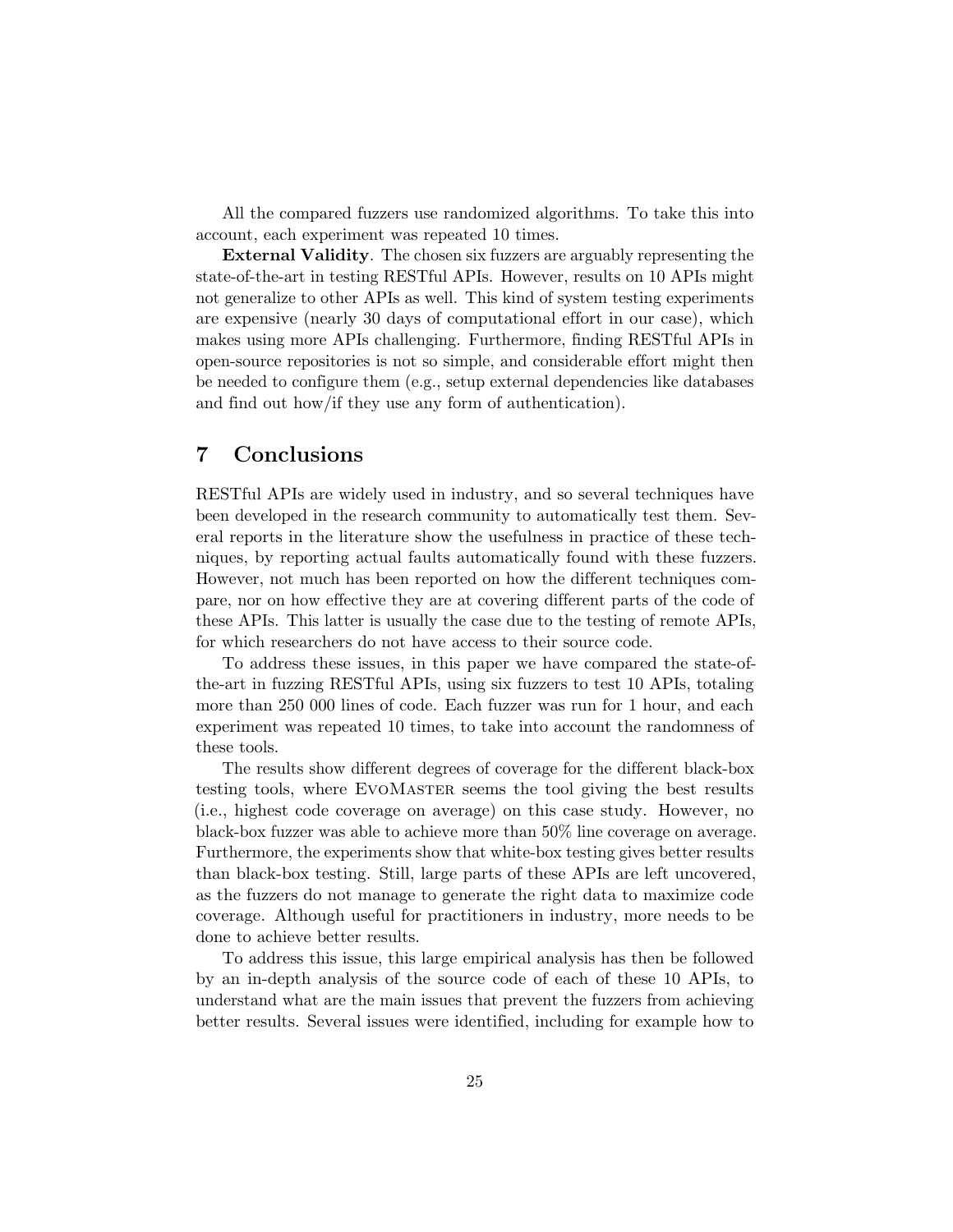deal with underspecified schemas, and how to deal with interactions with external services (e.g., other APIs and databases). This provides a useful list of common problems that researchers can use to drive new research effort in improving performance on this problem domain.

For few of these issues, we discussed possible solutions, but those will need to be empirically validated. Future work will aim at using the new knowledge and insight provided in this paper to design new variants of these tools, to be able to achieve better results.

All the tools and APIs used in this study are available online. To enable the replicability of this study, all our scripts used in our experiments are published as open-source, available online in the repository of EvoMaster, at <www.evomaster.org>.

### Acknowledgments

This work is funded by the European Research Council (ERC) under the European Union's Horizon 2020 research and innovation programme (EAST project, grant agreement No. 864972).

### References

- <span id="page-25-1"></span>[1] Amazon Gateway API. [https://docs.aws.amazon.com/apigateway/](https://docs.aws.amazon.com/apigateway/latest/developerguide/apigateway-rest-api.html) [latest/developerguide/apigateway-rest-api.html](https://docs.aws.amazon.com/apigateway/latest/developerguide/apigateway-rest-api.html).
- <span id="page-25-4"></span>[2] ApiTester. https://github.com/opendata-for-all/api-tester.
- <span id="page-25-6"></span>[3] bBOXRT. https://git.dei.uc.pt/cnl/bBOXRT.
- <span id="page-25-7"></span>[4] EvoMaster. https://github.com/EMResearch/EvoMaster.
- <span id="page-25-8"></span>[5] Evomaster benchmark (emb). https://github.com/EMResearch/EMB.
- <span id="page-25-0"></span>[6] Google Drive API. https://developers.google.com/drive/api/v3/aboutsdk.
- <span id="page-25-9"></span>[7] Hibernate. http://hibernate.org.
- <span id="page-25-3"></span>[8] JaCoCo. https://www.jacoco.org/.
- <span id="page-25-2"></span>[9] LinkedIn API. https://docs.microsoft.com/en-us/linkedin/.
- <span id="page-25-5"></span>[10] OpenAPI/Swagger. https://swagger.io/.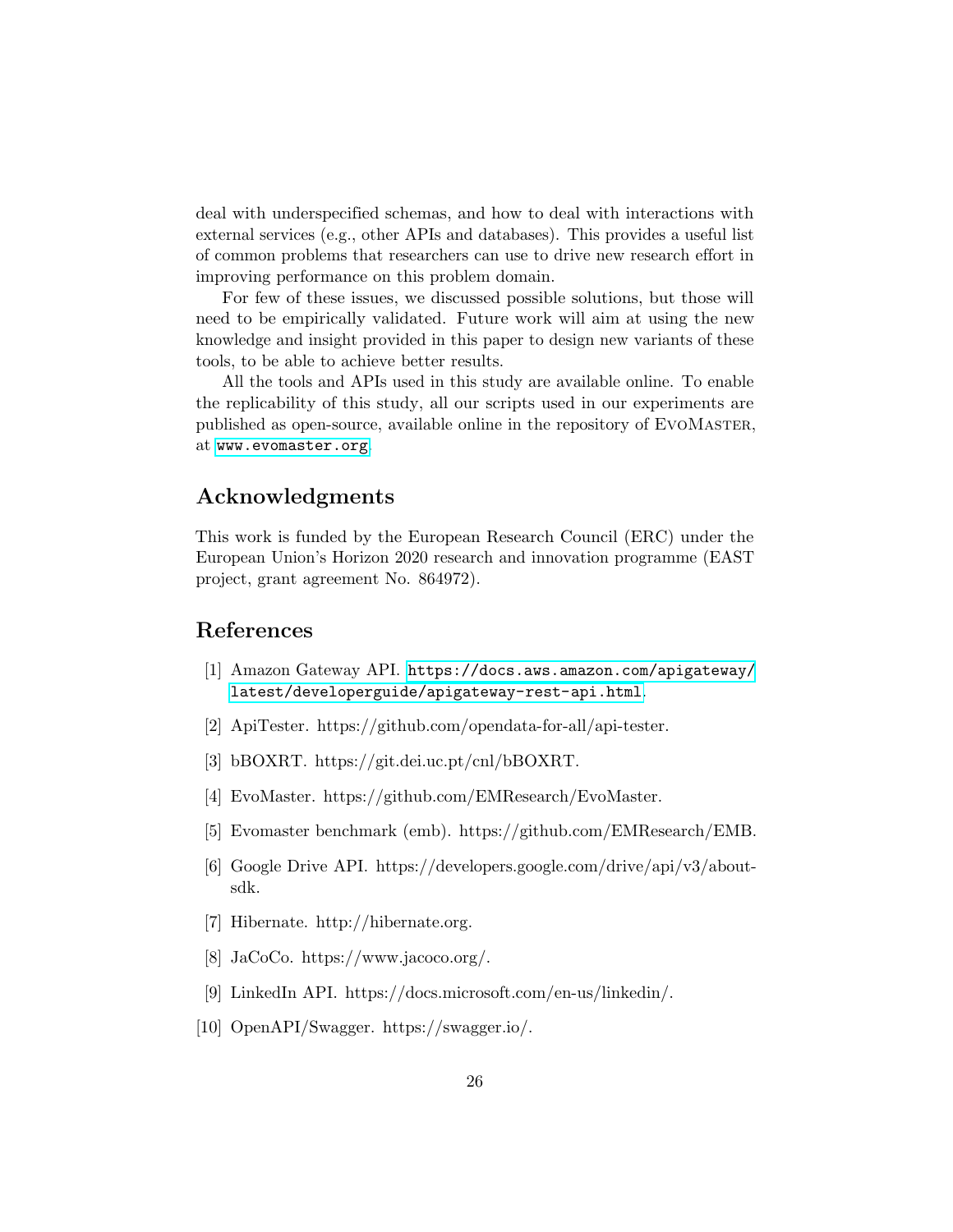- <span id="page-26-2"></span>[11] Programmable Web. https://www.programmableweb.com/.
- <span id="page-26-1"></span>[12] Reddit API. https://www.reddit.com/dev/api.
- <span id="page-26-8"></span>[13] RestCT. https://github.com/GIST-NJU/RestCT.
- <span id="page-26-7"></span>[14] RESTest. https://github.com/isa-group/RESTest.
- <span id="page-26-9"></span>[15] RESTler. https://github.com/microsoft/restler-fuzzer.
- <span id="page-26-10"></span>[16] RestTestGen. https://github.com/SeUniVr/RestTestGen.
- <span id="page-26-0"></span>[17] Twitter API. https://developer.twitter.com/en/docs/twitter-api.
- <span id="page-26-14"></span>[18] WireMock. https://wiremock.org/.
- <span id="page-26-12"></span>[19] Albunian, N., Fraser, G., and Sudholt, D. Causes and effects of fitness landscapes in unit test generation. In Proceedings of the 2020 Genetic and Evolutionary Computation Conference (2020), pp. 1204-- 1212.
- <span id="page-26-11"></span>[20] Arcuri, A. Insight knowledge in search based software testing. In Genetic and Evolutionary Computation Conference (GECCO) (2009), pp. 1649--1656.
- <span id="page-26-3"></span>[21] Arcuri, A. RESTful API Automated Test Case Generation. In IEEE International Conference on Software Quality, Reliability and Security  $(QRS)$  (2017), IEEE, pp. 9--20.
- <span id="page-26-4"></span>[22] Arcuri, A. EvoMaster: Evolutionary Multi-context Automated System Test Generation. In IEEE International Conference on Software Testing, Verification and Validation (ICST) (2018), IEEE.
- <span id="page-26-5"></span>[23] Arcuri, A. Restful api automated test case generation with evomaster. ACM Transactions on Software Engineering and Methodology (TOSEM) 28, 1 (2019), 3.
- <span id="page-26-6"></span>[24] Arcuri, A. Automated black-and white-box testing of restful apis with evomaster. IEEE Software 38, 3 (2020), 72--78.
- <span id="page-26-13"></span>[25] ARCURI, A., AND BRIAND, L. A Hitchhiker's Guide to Statistical Tests for Assessing Randomized Algorithms in Software Engineering. Software Testing, Verification and Reliability (STVR) 24, 3 (2014), 219--250.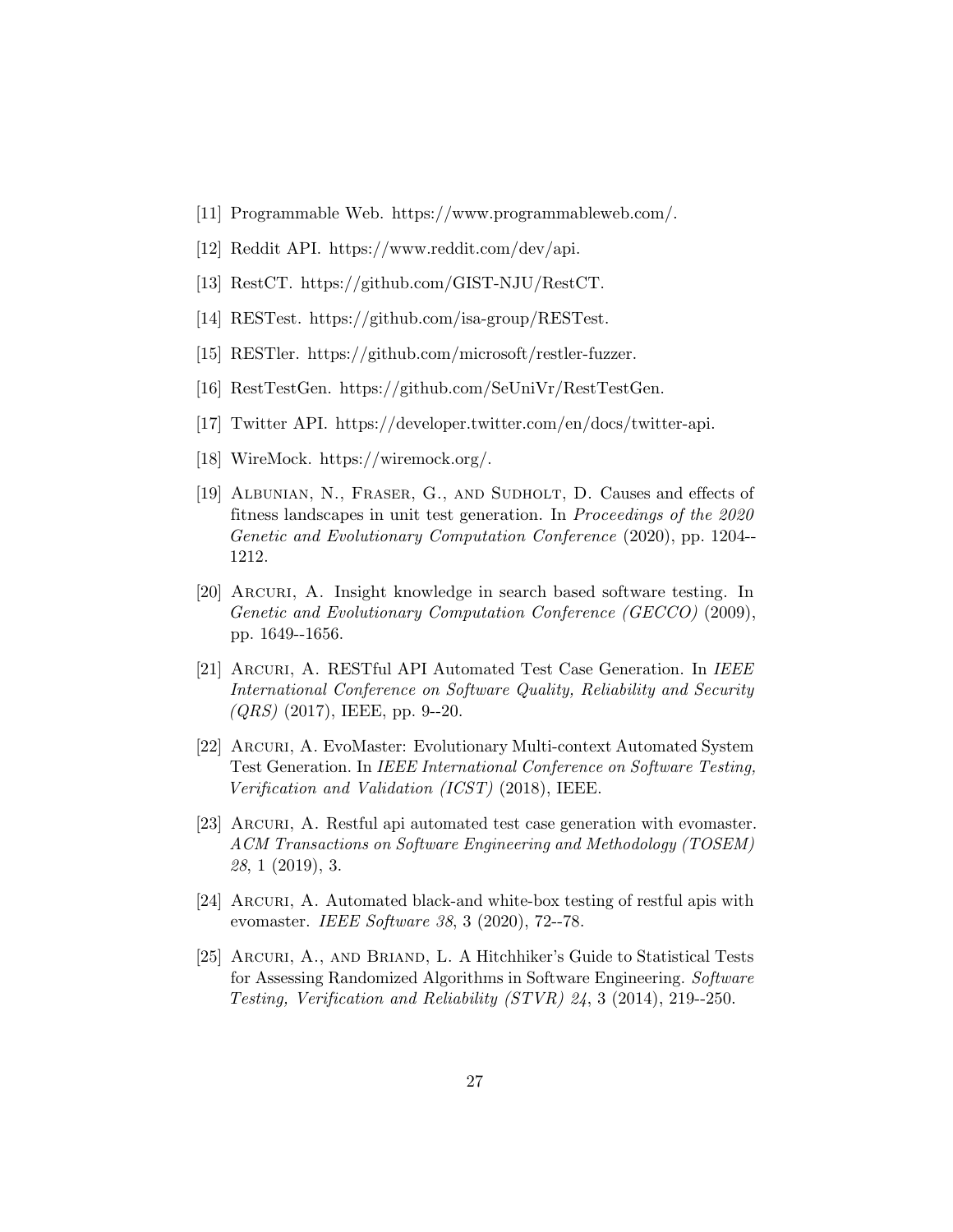- <span id="page-27-1"></span>[26] ARCURI, A., AND GALEOTTI, J. P. Handling sql databases in automated system test generation. ACM Transactions on Software Engineering and Methodology (TOSEM) 29, 4 (2020), 1--31.
- <span id="page-27-9"></span>[27] ARCURI, A., AND GALEOTTI, J. P. Handling sql databases in automated system test generation. ACM Transactions on Software Engineering and Methodology (TOSEM) 29, 4 (2020), 1--31.
- <span id="page-27-3"></span>[28] ARCURI, A., AND GALEOTTI, J. P. Enhancing Search-based Testing with Testability Transformations for Existing APIs. ACM Transactions on Software Engineering and Methodology (TOSEM) 31, 1 (2021), 1--34.
- <span id="page-27-2"></span>[29] Arcuri, A., Galeotti, J. P., Marculescu, B., and Zhang, M. Evomaster: A search-based system test generation tool. Journal of Open Source Software 6, 57 (2021), 2153.
- <span id="page-27-8"></span>[30] Arcuri, A., ZhangMan, Gol, A., and asmab89. Emresearch/emb:, Feb. 2022.
- <span id="page-27-0"></span>[31] Atlidakis, V., Godefroid, P., and Polishchuk, M. Restler: Stateful REST API fuzzing. In ACM/IEEE International Conference on Software Engineering (ICSE) (2019), ICSE, IEEE, p. 748–758.
- <span id="page-27-4"></span>[32] Atlidakis, V., Godefroid, P., and Polishchuk, M. Checking security properties of cloud service rest apis. In IEEE International Conference on Software Testing, Verification and Validation (ICST) (2020), IEEE, pp. 387--397.
- <span id="page-27-7"></span>[33] Corradini, D., Zampieri, A., Pasqua, M., and Ceccato, M. Empirical comparison of black-box test case generation tools for restful apis. In 2021 IEEE 21st International Working Conference on Source Code Analysis and Manipulation (SCAM) (2021), IEEE, pp. 226--236.
- <span id="page-27-6"></span>[34] Corradini, D., Zampieri, A., Pasqua, M., Viglianisi, E., Dallago, M., and Ceccato, M. Replication package: Automated Black-Box Testing of Nominal and Error Scenarios in RESTful APIs, Dec. 2021.
- <span id="page-27-5"></span>[35] Corradini, D., Zampieri, A., Pasqua, M., Viglianisi, E., Dallago, M., and Ceccato, M. Automated black-box testing of nominal and error scenarios in RESTful APIs. Software Testing, Verification and Reliability (2022), e1808.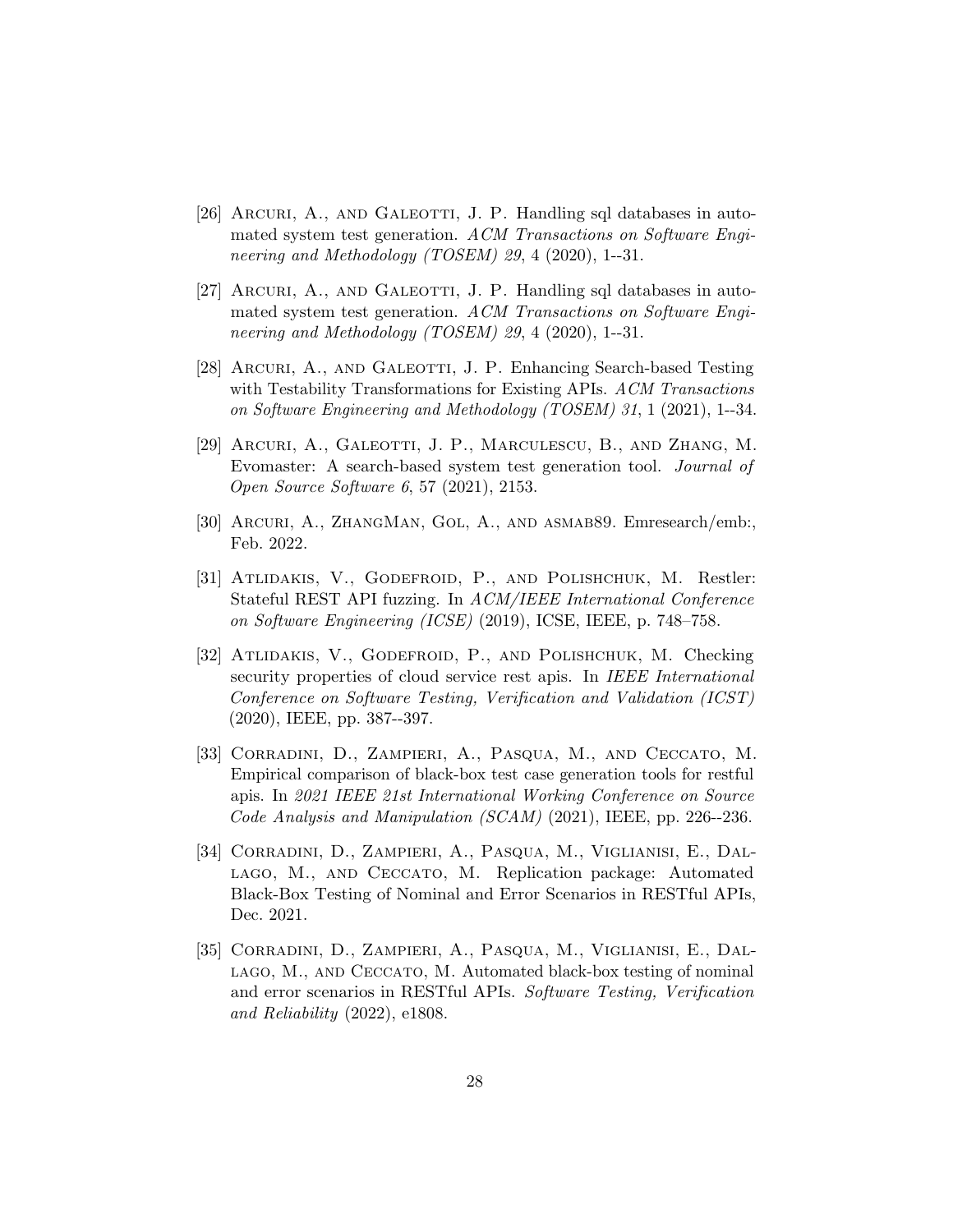- <span id="page-28-3"></span>[36] ED-DOUIBI, H., CÁNOVAS IZQUIERDO, J. L., AND CABOT, J. Automatic generation of test cases for rest apis: A specification-based approach. In 2018 IEEE 22nd International Enterprise Distributed Object Computing Conference (EDOC) (2018), pp. 181--190.
- <span id="page-28-7"></span>[37] Godefroid, P., Huang, B.-Y., and Polishchuk, M. Intelligent rest api data fuzzing. In ACM Symposium on the Foundations of Software Engineering (FSE) (2020), ESEC/FSE 2020, ACM, p. 725–736.
- <span id="page-28-6"></span>[38] Godefroid, P., Lehmann, D., and Polishchuk, M. Differential regression testing for rest apis. In Proceedings of the 29th ACM SIGSOFT International Symposium on Software Testing and Analysis (2020), pp. 312--323.
- <span id="page-28-8"></span>[39] Harman, M., and McMinn., P. A theoretical and empirical study of search based testing: Local, global and hybrid search. IEEE Transactions on Software Engineering (TSE) 36, 2 (2010), 226--247.
- <span id="page-28-2"></span>[40] KARLSSON, S., CAUSEVIC, A., AND SUNDMARK, D. Quickrest: Property-based test generation of openapi described restful apis. In IEEE International Conference on Software Testing, Verification and Validation (ICST) (2020), IEEE.
- <span id="page-28-0"></span>[41] Laranjeiro, N., Agnelo, J., and Bernardino, J. A black box tool for robustness testing of rest services. IEEE Access 9 (2021), 24738--24754.
- <span id="page-28-9"></span>[42] MARTIN-LOPEZ, A., ARCURI, A., SEGURA, S., AND RUIZ-CORTÉS, A. Black-box and white-box test case generation for restful apis: Enemies or allies? In 2021 IEEE 32nd International Symposium on Software Reliability Engineering (ISSRE) (2021), IEEE, pp. 231--241.
- <span id="page-28-5"></span>[43] MARTIN-LOPEZ, A., SEGURA, S., MULLER, C., AND RUIZ-CORTÉS, A. Specification and automated analysis of inter-parameter dependencies in web apis. IEEE Transactions on Services Computing (2021).
- <span id="page-28-1"></span>[44] MARTIN-LOPEZ, A., SEGURA, S., AND RUIZ-CORTÉS, A. RESTest: Black-Box Constraint-Based Testing of RESTful Web APIs. In International Conference on Service-Oriented Computing (2020).
- <span id="page-28-4"></span>[45] MARTIN-LOPEZ, A., SEGURA, S., AND RUIZ-CORTÉS, A. RESTest: Automated Black-Box Testing of RESTful Web APIs. In ACM Int. Symposium on Software Testing and Analysis (ISSTA) (2021), ACM.